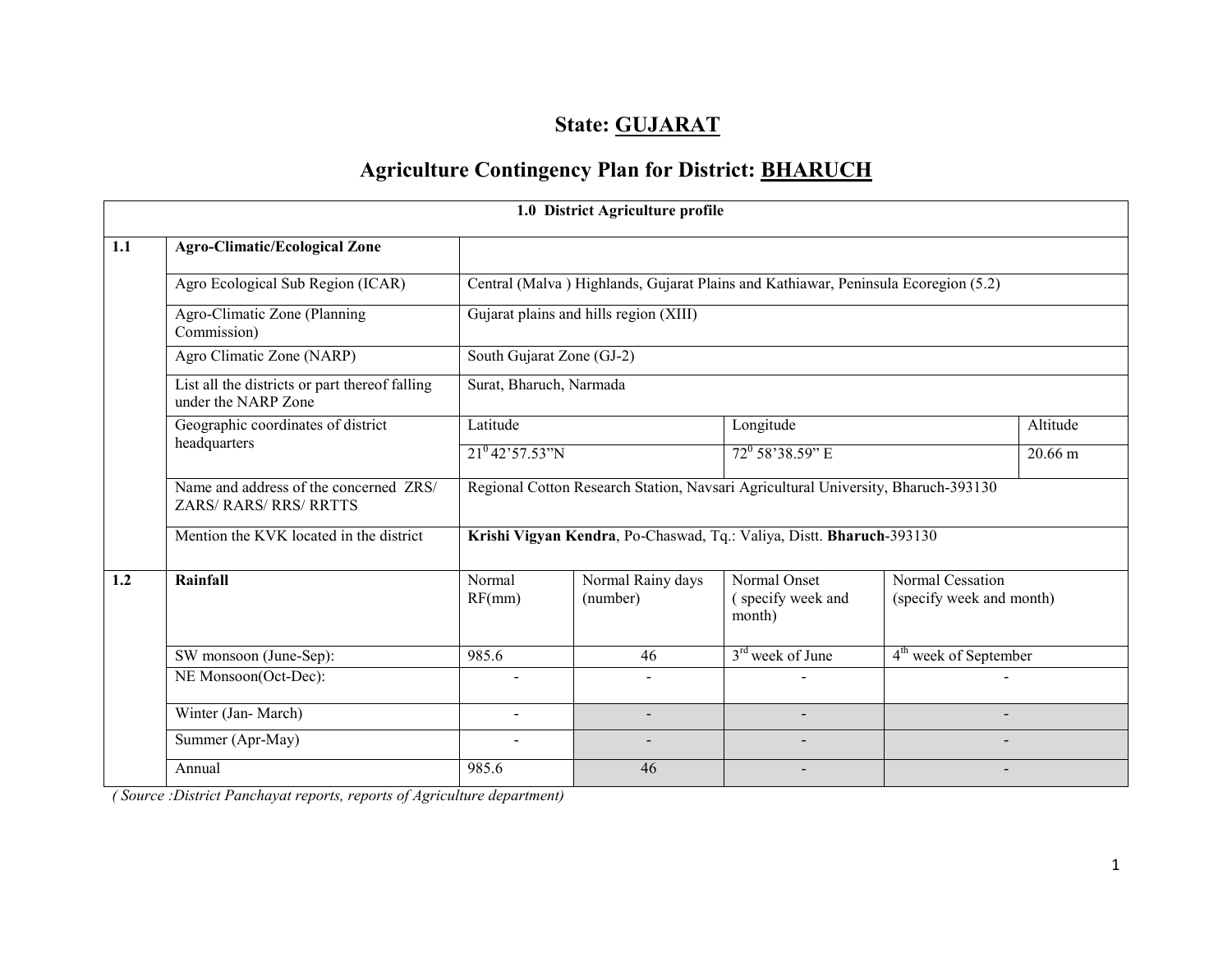| 1.3 | Land use                        | Geographical | Cultivable | Forest | Land under       | Permanent | Cultiva | Land under | Barren and  | Current | Other  |
|-----|---------------------------------|--------------|------------|--------|------------------|-----------|---------|------------|-------------|---------|--------|
|     | pattern of                      | area         | area       | area   | non-             | pastures  | ble     | Misc. tree | uncultivabl | fallows | fallow |
|     | the                             |              |            |        | agricultural use |           | wastela | crops and  | e           |         |        |
|     | district (latest<br>statistics) |              |            |        |                  |           | nd      | groves     | land        |         |        |
|     |                                 |              |            |        |                  |           |         |            |             |         |        |
|     | <b>Area</b> ('000               | 524          | 327.2      | 26.0   | 73.0             | 16.0      | 31.0    |            |             | 50.8    |        |
|     | ha)                             |              |            |        |                  |           |         |            |             |         |        |
|     |                                 |              |            |        |                  |           |         |            |             |         |        |

| 1.4 | <b>Major Soils</b>           | Area ('000 ha) | Percent $(\% )$ of total |
|-----|------------------------------|----------------|--------------------------|
|     | 2. Heavy black Soil (plain)  | 327.61         | 62.52                    |
|     | . Heavy black Soil (coastal) | 75.25          | 14.36                    |
|     | Sandy loam                   | 121.15         | 23.12                    |

| 1.5 | <b>Agricultural land use</b> | Area $('000 ha)$ | Cropping intensity $\%$ |
|-----|------------------------------|------------------|-------------------------|
|     | Net sown area                | 327.2            | 17.0                    |
|     | Area sown more than once     | 55.6             |                         |
|     | Gross cropped area           | 382.8            |                         |

| 1.6 | Irrigation                     | Area ('000 ha)           |                          |                                    |  |  |  |
|-----|--------------------------------|--------------------------|--------------------------|------------------------------------|--|--|--|
|     | Net irrigated area             | 71.3                     |                          |                                    |  |  |  |
|     | Gross irrigated area           | 83.4                     |                          |                                    |  |  |  |
|     | Rain fed area                  | 255.8                    |                          |                                    |  |  |  |
|     | <b>Sources of Irrigation</b>   | Number                   | Area ('000 ha)           | Percentage of total irrigated area |  |  |  |
|     | Canals                         | -                        | 41.2                     |                                    |  |  |  |
|     | Tanks                          | $\qquad \qquad$          |                          |                                    |  |  |  |
|     | Open wells                     | -                        | 50.4                     |                                    |  |  |  |
|     | Bore wells                     | -                        | $\overline{\phantom{a}}$ |                                    |  |  |  |
|     | Lift irrigation schemes        | $\overline{\phantom{a}}$ | $\overline{\phantom{a}}$ |                                    |  |  |  |
|     | Micro-irrigation               | $\,$                     | $\overline{\phantom{a}}$ |                                    |  |  |  |
|     | Other sources (please specify) | $\overline{\phantom{a}}$ | 5.4                      |                                    |  |  |  |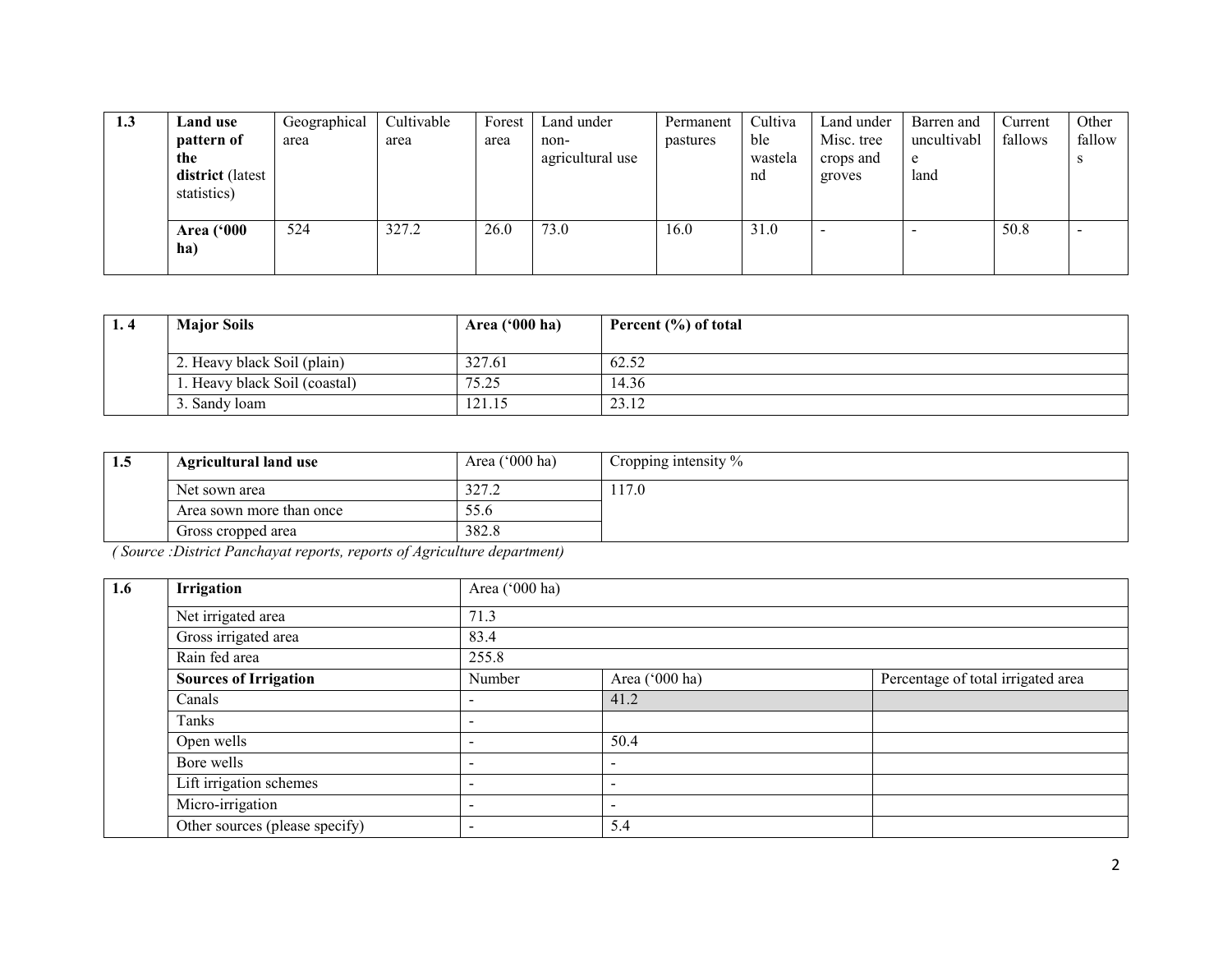| <b>Total Irrigated Area</b>                                                                                |                           |                          |                                                                                                   |  |  |  |  |
|------------------------------------------------------------------------------------------------------------|---------------------------|--------------------------|---------------------------------------------------------------------------------------------------|--|--|--|--|
| Pump sets                                                                                                  |                           | 95.0                     | 29.1                                                                                              |  |  |  |  |
| No. of Tractors                                                                                            | 16846                     |                          |                                                                                                   |  |  |  |  |
| Groundwater availability and use* (Data<br>source: State/Central Ground water<br><b>Department /Board)</b> | No. of blocks/<br>Tehsils | $(\%)$ area              | Quality of water (specify the problem<br>such as high levels of arsenic,<br>fluoride, saline etc) |  |  |  |  |
| Over exploited                                                                                             |                           | 36                       | saline water                                                                                      |  |  |  |  |
| Critical                                                                                                   |                           | 17                       | semi critical                                                                                     |  |  |  |  |
| Semi-critical                                                                                              |                           | $\overline{\phantom{a}}$ |                                                                                                   |  |  |  |  |
| Safe                                                                                                       |                           | 19                       | good                                                                                              |  |  |  |  |
| Wastewater availability and use                                                                            |                           |                          |                                                                                                   |  |  |  |  |
| Ground water quality                                                                                       |                           |                          |                                                                                                   |  |  |  |  |
| *over-exploited: groundwater utilization > 100%; critical: 90-100%; semi-critical: 70-90%; safe: <70%      |                           |                          |                                                                                                   |  |  |  |  |
| (Source: District Panchayat reports, reports of Agriculture department)                                    |                           |                          |                                                                                                   |  |  |  |  |

#### 1.7 Area under major field crops & horticulture

| 1.7 | <b>Major field crops</b><br>cultivated |                  | Area ('000 ha)           |              |                  |                 |              |               |                |  |  |  |  |
|-----|----------------------------------------|------------------|--------------------------|--------------|------------------|-----------------|--------------|---------------|----------------|--|--|--|--|
|     |                                        |                  | <b>Kharif</b>            |              | Rabi             |                 |              |               |                |  |  |  |  |
|     |                                        | <b>Irrigated</b> | <b>Rain fed</b>          | <b>Total</b> | <b>Irrigated</b> | <b>Rain fed</b> | <b>Total</b> | <b>Summer</b> | Grand<br>total |  |  |  |  |
|     | <b>Cotton</b>                          | 28.2             | 105.4                    |              |                  |                 |              |               | 133.6          |  |  |  |  |
|     | Pigeonpea                              | 56.6             | $\overline{\phantom{a}}$ |              |                  |                 |              |               | 56.6           |  |  |  |  |
|     | Sugarcane                              | $\sim$           | $\overline{\phantom{a}}$ |              | 20.9             | $\sim$          |              |               | 20.9           |  |  |  |  |
|     | Paddy                                  | 8.5              | 6.1                      |              |                  |                 |              | 0.8           | 15.4           |  |  |  |  |
|     | Sorghum                                | 8.9              |                          |              |                  | 21.4            |              |               | 30.3           |  |  |  |  |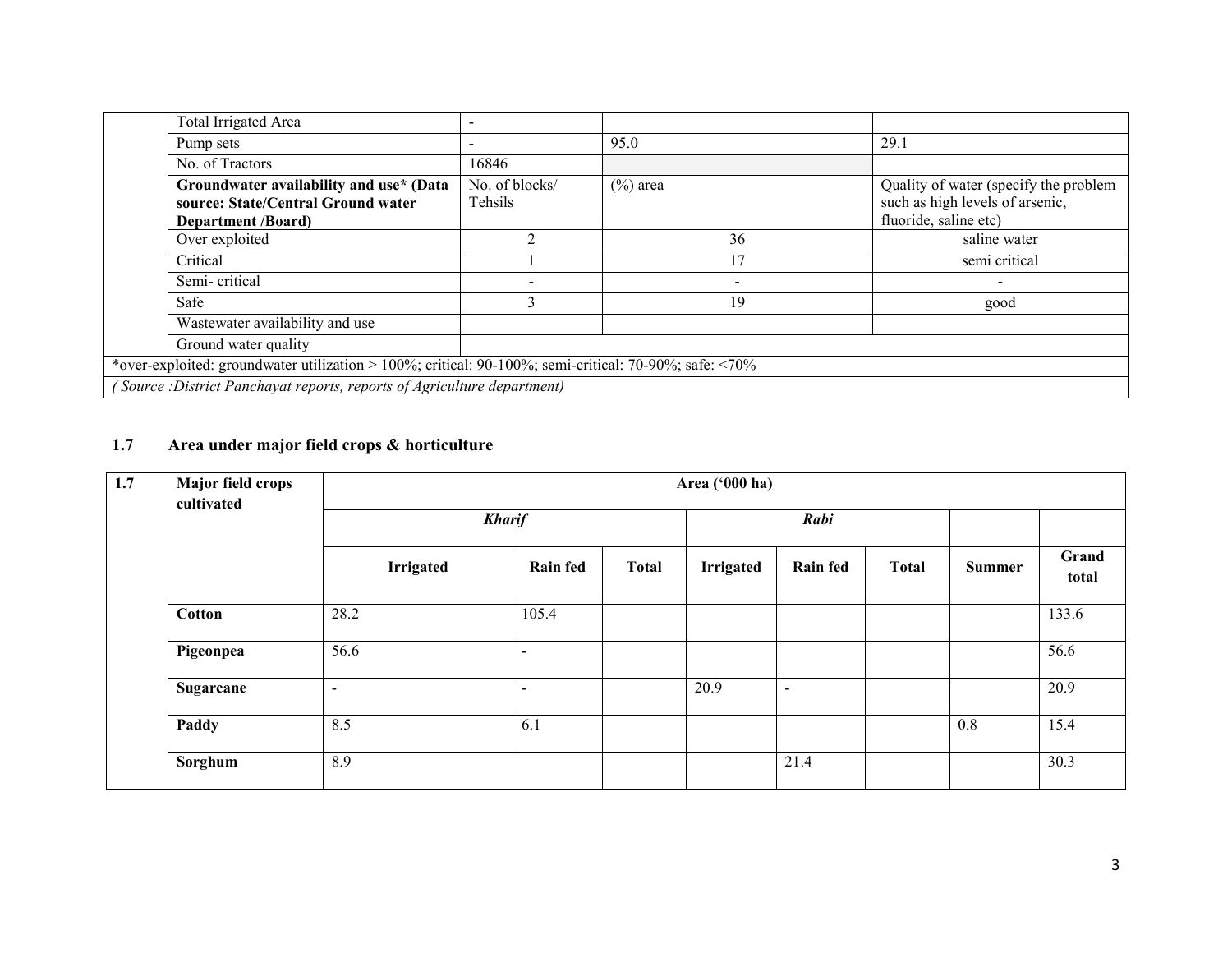| Horticulture crops - Fruits         | Total ('000 ha) |
|-------------------------------------|-----------------|
| Banana                              | 12.760          |
| Papaya                              | 0.250           |
| Mango                               | 2.260           |
| Sapota                              | 0.360           |
| Horticulture crops - Vegetables     | Total ('000 ha) |
| Okra                                | 1.870           |
| Brinjal                             | 1.300           |
| Cluster bean                        | 1.180           |
| Tomato                              | 0.240           |
| <b>Medicinal and Aromatic crops</b> |                 |
| <b>Plantation crops</b>             |                 |
| Eg., industrial pulpwood crops etc. |                 |
| <b>Fodder crops</b>                 |                 |
| Total fodder crop area              |                 |
| <b>Grazing land</b>                 |                 |
| Sericulture etc                     |                 |
| Others (specify)                    |                 |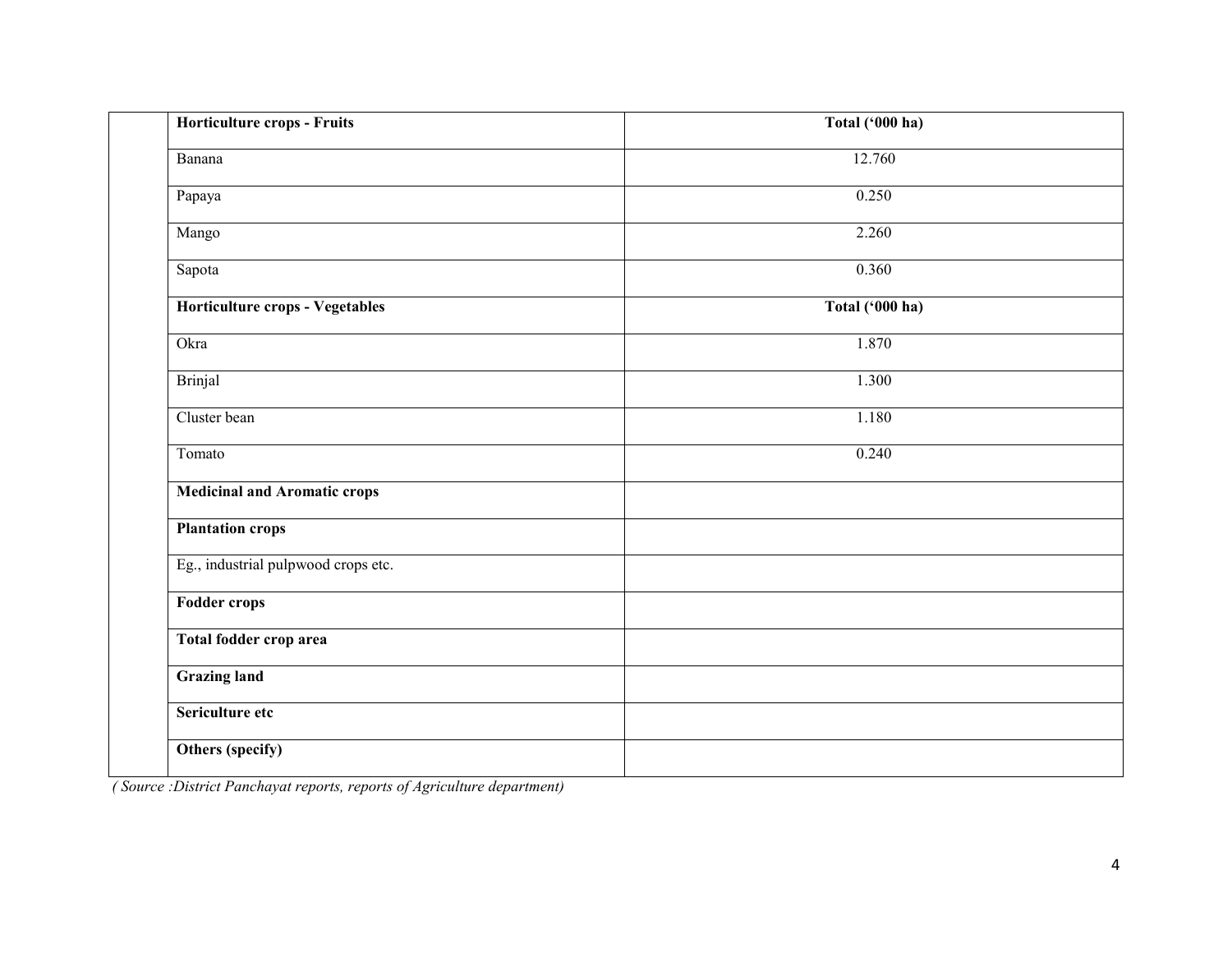| 1.8  | <b>Livestock</b>                                                        |  |                        | <b>Male ('000)</b>     |            | Female ('000)                |      | <b>Total ('000)</b>       |                           |  |
|------|-------------------------------------------------------------------------|--|------------------------|------------------------|------------|------------------------------|------|---------------------------|---------------------------|--|
|      | Non descriptive Cattle (local low yielding)                             |  |                        |                        |            |                              |      | 142.3                     |                           |  |
|      | Crossbred cattle                                                        |  |                        |                        |            |                              |      |                           |                           |  |
|      | Non descriptive Buffaloes (local low yielding)                          |  |                        |                        |            |                              |      | 85.8                      |                           |  |
|      | Graded Buffaloes                                                        |  |                        |                        |            |                              |      |                           |                           |  |
|      | Goat                                                                    |  |                        |                        |            |                              |      | 1.3                       |                           |  |
|      | Sheep                                                                   |  |                        |                        |            |                              |      | $\overline{7.1}$          |                           |  |
|      | Others (Camel, Pig, Yak etc.)                                           |  |                        |                        |            |                              |      | 49.2                      |                           |  |
|      | Commercial dairy farms (Number)                                         |  |                        |                        |            |                              |      |                           |                           |  |
| 1.9  | <b>Poultry</b>                                                          |  |                        | No. of farms           |            |                              |      | Total No. of birds ('000) |                           |  |
|      | Commercial                                                              |  |                        |                        |            |                              | 1.73 |                           |                           |  |
|      | Backyard                                                                |  |                        |                        |            |                              |      |                           |                           |  |
| 1.10 | Fisheries (Data source: Chief Planning Officer)                         |  |                        |                        |            |                              |      |                           |                           |  |
|      |                                                                         |  |                        |                        |            |                              |      |                           |                           |  |
|      | A. Capture                                                              |  |                        |                        |            |                              |      |                           |                           |  |
|      | i) Marine (Data Source:<br>No. of fishermen                             |  |                        | <b>Boats</b>           |            | <b>Nets</b>                  |      |                           | <b>Storage facilities</b> |  |
|      | <b>Fisheries Department)</b>                                            |  |                        | Non-<br>Mechanized     |            | Non-mechanized<br>Mechanized |      |                           | (Ice plants etc.)         |  |
|      |                                                                         |  |                        |                        | mechanized | (Trawl nets,                 |      | (Shore Seines,            |                           |  |
|      |                                                                         |  |                        |                        |            | Gill nets)                   |      | Stake & trap nets)        |                           |  |
|      |                                                                         |  |                        |                        |            |                              |      |                           |                           |  |
|      |                                                                         |  | ---                    | ----                   |            |                              |      |                           | -------                   |  |
|      |                                                                         |  |                        |                        |            |                              |      |                           |                           |  |
|      | ii) Inland (Data Source:                                                |  | No. Farmer owned ponds |                        |            | <b>No. of Reservoirs</b>     |      | No. of village tanks      |                           |  |
|      | <b>Fisheries Department)</b>                                            |  |                        |                        |            |                              |      |                           |                           |  |
|      |                                                                         |  | -----                  |                        |            | ------                       |      | -------                   |                           |  |
|      | <b>B.</b> Culture                                                       |  |                        |                        |            |                              |      |                           |                           |  |
|      |                                                                         |  |                        | Water Spread Area (ha) |            |                              |      |                           |                           |  |
|      |                                                                         |  |                        |                        |            | Yield (t/ha)                 |      |                           | Production ('000 tons)    |  |
|      | i) Brackish water (Data Source:<br>MPEDA/Fisheries Department)          |  |                        |                        |            |                              |      |                           |                           |  |
|      | ii) Fresh water (Data Source: Fisheries<br>Department)                  |  |                        |                        |            |                              |      |                           |                           |  |
|      | (Source: District Panchayat reports, reports of Agriculture department) |  |                        |                        |            |                              |      |                           |                           |  |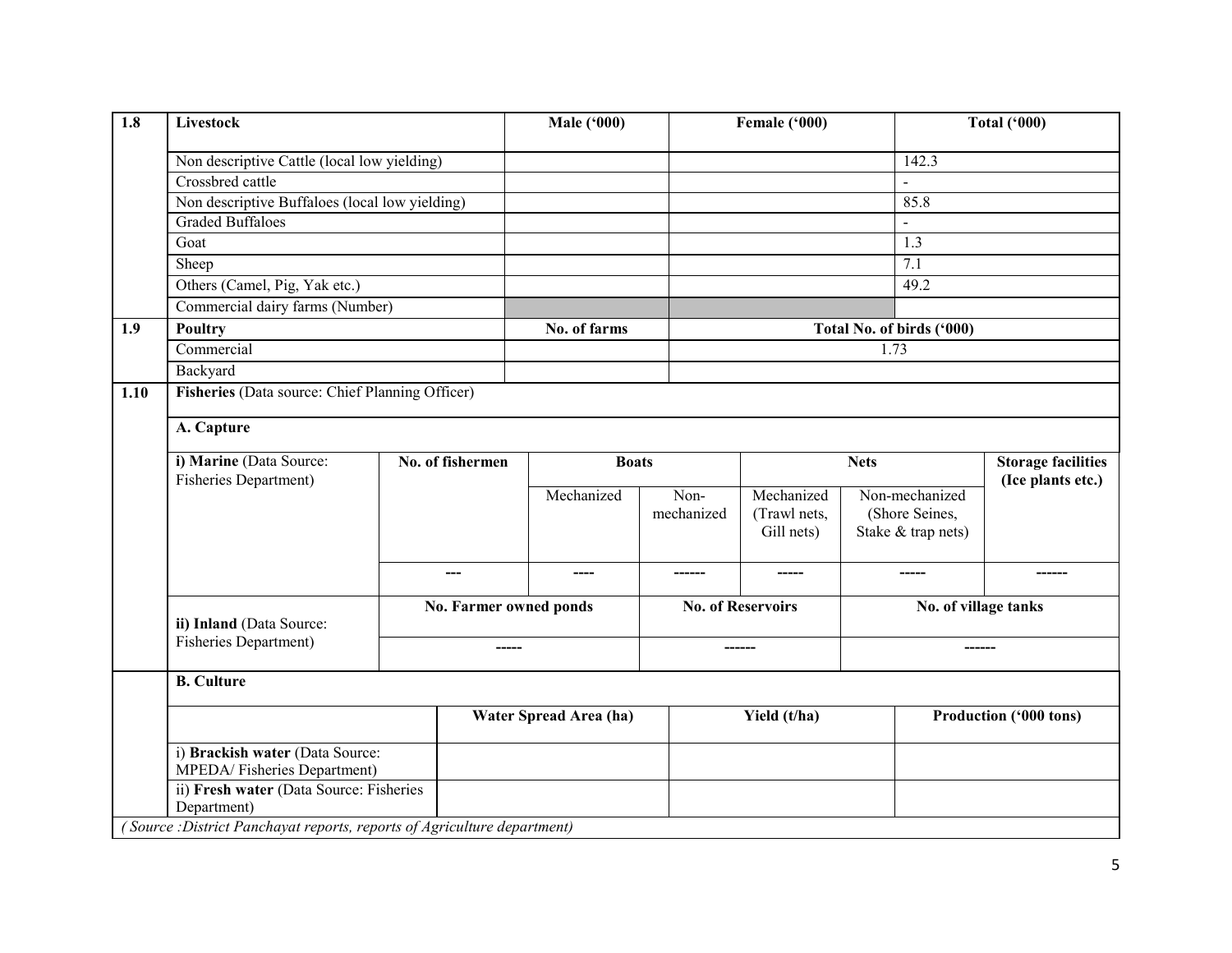#### **1.11** Production and Productivity of major crops (Average of last 5 years: 2004, 05, 06, 07, 08; specify years)

| 1.11 | Name of    | <b>Kharif</b>         |                                                                           |                          | Rabi                    |                       | <b>Summer</b>           |                       | <b>Total</b>            | Crop                                      |
|------|------------|-----------------------|---------------------------------------------------------------------------|--------------------------|-------------------------|-----------------------|-------------------------|-----------------------|-------------------------|-------------------------------------------|
|      | crop       | Production<br>(000 t) | Productivity<br>(kg/ha)                                                   | Production<br>(000 t)    | Productivity<br>(kg/ha) | Production<br>(000 t) | Productivity<br>(kg/ha) | Production<br>(000 t) | Productivity<br>(kg/ha) | residue<br>as<br>fodder<br>(000)<br>tons) |
|      |            |                       | Major Field crops (Crops to be identified based on total acreage)         |                          |                         |                       |                         |                       |                         |                                           |
|      | Cotton     | 88.1                  | 531                                                                       |                          |                         |                       |                         | 203.9                 | 259 Lint                |                                           |
|      | Pigeon pea | 41.0                  | 733                                                                       | $\overline{\phantom{a}}$ |                         |                       |                         | 41.0                  | 724                     |                                           |
|      | Paddy      | 18.3                  | 2159                                                                      | $\overline{\phantom{a}}$ |                         | 2.5                   | 3073                    | 26.9                  | 1747                    |                                           |
|      | Sorghum    | 14.5                  | 1616                                                                      | 15.5                     | 721                     |                       |                         | 30.0                  | 990                     |                                           |
|      | Sugarcane  | 148.4                 | 7107                                                                      |                          |                         |                       |                         | 148.4                 | 71070                   |                                           |
|      |            |                       | Major Horticultural crops (Crops to be identified based on total acreage) |                          |                         |                       |                         |                       |                         |                                           |
|      | Banana     | 555.80                | 57654                                                                     |                          |                         |                       |                         | 555.80                | 57654                   |                                           |

| 1.12 | Sowing window for 5 major<br>field crops<br>(start and end of normal sowing)<br>period) | Cotton                                     | Pigeonpea                              | Paddy                                  | Sorghum                                      | Sugarcane |
|------|-----------------------------------------------------------------------------------------|--------------------------------------------|----------------------------------------|----------------------------------------|----------------------------------------------|-----------|
|      | Kharif-Rain fed                                                                         | week of June- $4th$ week<br>July           | $1st$ week of June- $4th$<br>week July | $1st$ week of June- $4th$<br>week July | $1st$ week of<br>June- $4^{th}$ week<br>July |           |
|      | Kharif-Irrigated                                                                        | week of May - $4^{\text{th}}$ week<br>June | $1st$ week of June- $4th$<br>week July | $1st$ week of June- $4th$<br>week July |                                              |           |
|      | Rabi-Rain fed                                                                           | $\overline{\phantom{0}}$                   |                                        | $\overline{\phantom{0}}$               | $1st$ week of Oct -<br>$4th$ week Nov        | $\sim$    |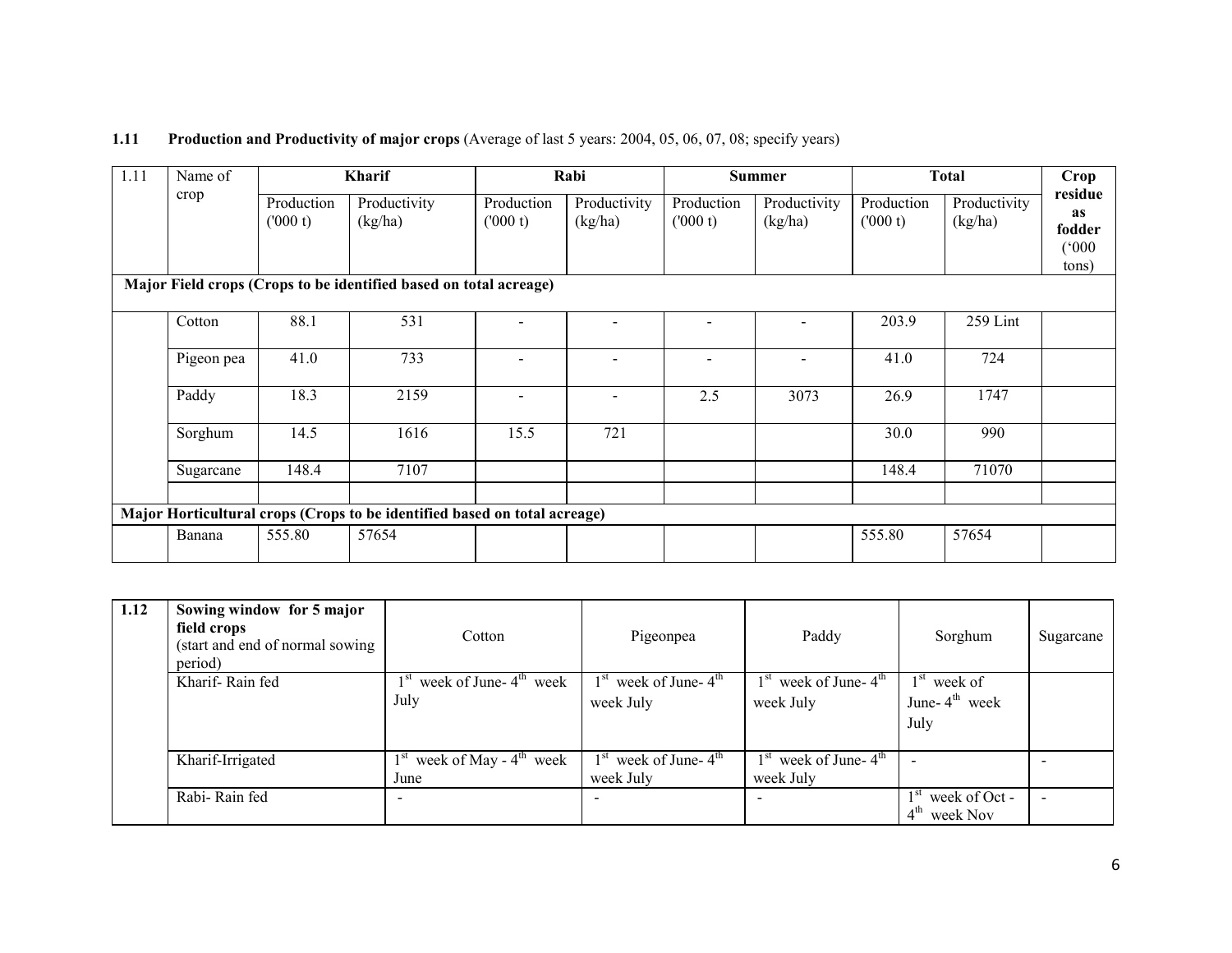| Rabi-Irrigated | . . |  | - 51<br>week |
|----------------|-----|--|--------------|
|                |     |  | of Oct       |
|                |     |  | 4 U.<br>week |
|                |     |  | <b>Nov</b>   |

| $\overline{1.13}$ | What is the major contingency the district is prone to? (Tick mark) | Regular | Occasional               | <b>None</b> |
|-------------------|---------------------------------------------------------------------|---------|--------------------------|-------------|
|                   | Drought                                                             |         |                          |             |
|                   | Floods                                                              |         |                          |             |
|                   | Cyclone                                                             |         |                          |             |
|                   | Hail storm                                                          |         |                          |             |
|                   | Heat wave                                                           |         |                          |             |
|                   | Cold wave                                                           |         |                          |             |
|                   | Frost                                                               |         | $\overline{\phantom{0}}$ |             |
|                   | Sea water intrusion                                                 |         |                          |             |
|                   | Pests and disease outbreak (specify)                                |         |                          |             |
|                   | Others (specify)                                                    |         |                          |             |

| 1.14 | Include Digital maps of<br>the district for | Location map of district within State as Annexure I | Enclosed: Yes |
|------|---------------------------------------------|-----------------------------------------------------|---------------|
|      |                                             | Mean annual rainfall as Annexure 2                  | Enclosed: Yes |
|      |                                             | Soil map as Annexure 3                              | Enclosed: No  |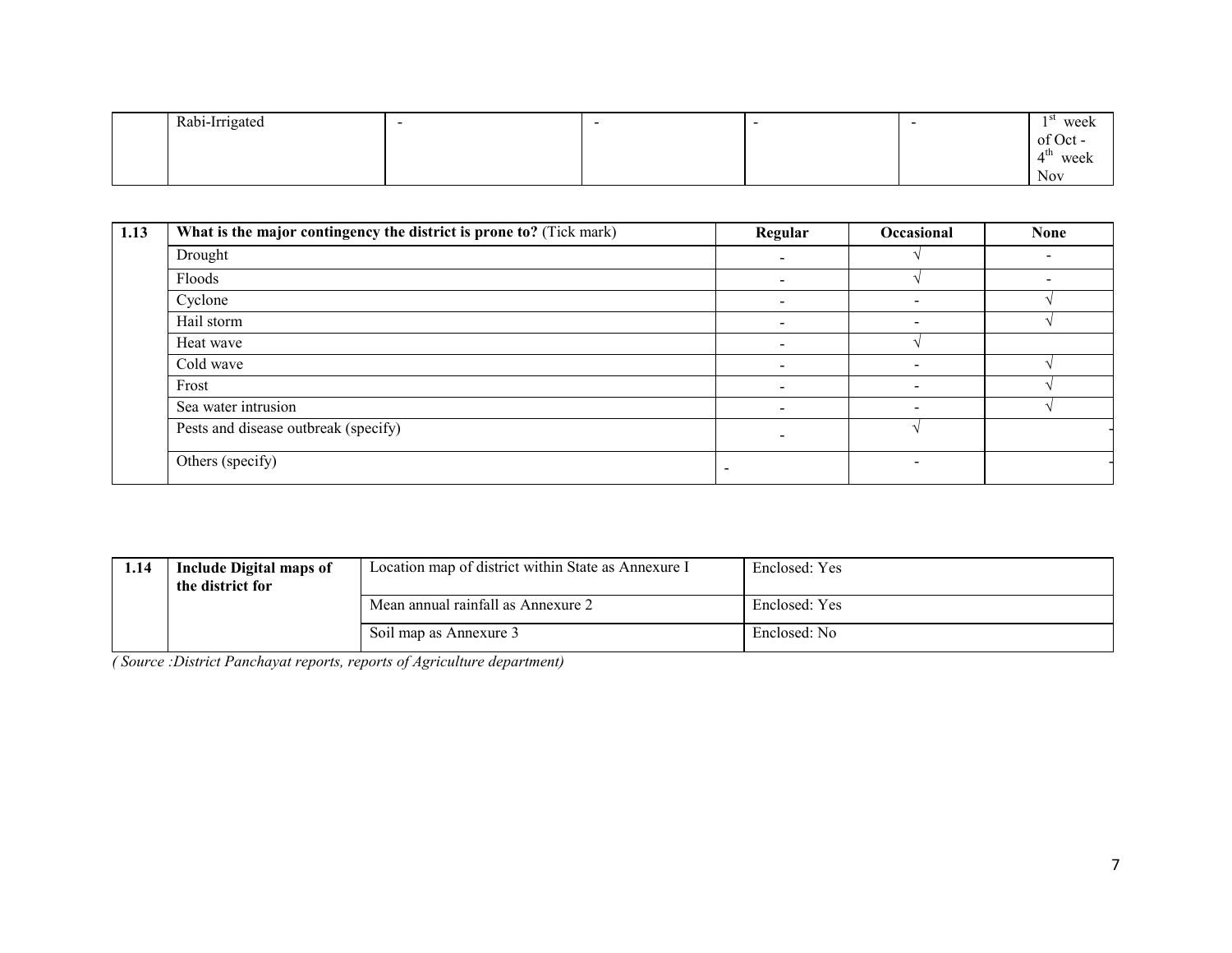### 2.0 Strategies for weather related contingencies

#### 2.1 Drought

## 2.1.1 Rain fed situation

| <b>Condition</b>                                  |                                          |                                         | <b>Suggested Contingency measures</b>                 |                                                     |                                                                    |
|---------------------------------------------------|------------------------------------------|-----------------------------------------|-------------------------------------------------------|-----------------------------------------------------|--------------------------------------------------------------------|
| <b>Early season</b><br>drought (delayed<br>onset) | <b>Major Farming</b><br>situation        | <b>Normal Crop / Cropping</b><br>system | Change in crop / cropping<br>system including variety | <b>Agronomic measures</b>                           | <b>Remarks</b> on<br>Implementation                                |
|                                                   | <b>Heavy black Soils</b>                 | Cotton                                  | No Change                                             | Protect Irrigation should                           | Supply of seeds                                                    |
| Delay by 2 weeks                                  |                                          | Pigeon pea                              | No Change                                             | be made if available<br>Gcot 23, Vaishali           | through NFSM<br>Seed drills under                                  |
| 1 <sup>st</sup> week of July                      |                                          | Paddy                                   | No Change                                             | GR5                                                 | <b>RKVY</b><br>Supply of seeds                                     |
|                                                   |                                          | Sorghum                                 | No Change                                             | GJ35<br>GS1                                         | through GSSC                                                       |
|                                                   |                                          | Sugarcane                               | No Change                                             |                                                     |                                                                    |
|                                                   | <b>Heavy Black Soils</b><br>(plain area) | Cotton                                  | No Change                                             | Protective<br>Irrigation<br>should<br>made in<br>be | Seed drills under<br><b>RKVY</b>                                   |
|                                                   |                                          | Pigeon pea                              | No Change<br>cotton,                                  | sugarcane,<br>vegetables if available               | Supply of seeds<br>through GSSC<br>Supply of seeds<br>through NFSM |
|                                                   |                                          | Paddy                                   | No Change                                             | Var. same as above                                  |                                                                    |
|                                                   |                                          | Sorghum                                 | No Change                                             |                                                     |                                                                    |
|                                                   |                                          | Sugarcane                               | No Change                                             |                                                     |                                                                    |
|                                                   | Sandy loam (Hilly<br>area)               | Cotton                                  | No Change                                             | Irrigation<br>Protective<br>should<br>made in<br>be | Supply of seeds<br>through NSC                                     |
|                                                   |                                          | Pigeon pea                              | No Change                                             | cotton,<br>sugarcane,<br>vegetables if available    | Seed drills under<br><b>RKVY</b>                                   |
|                                                   |                                          | Paddy                                   | No Change                                             | Var. same as above                                  |                                                                    |
|                                                   |                                          | Sorghum                                 | No Change                                             |                                                     |                                                                    |
|                                                   |                                          | Sugarcane                               | No Change                                             |                                                     |                                                                    |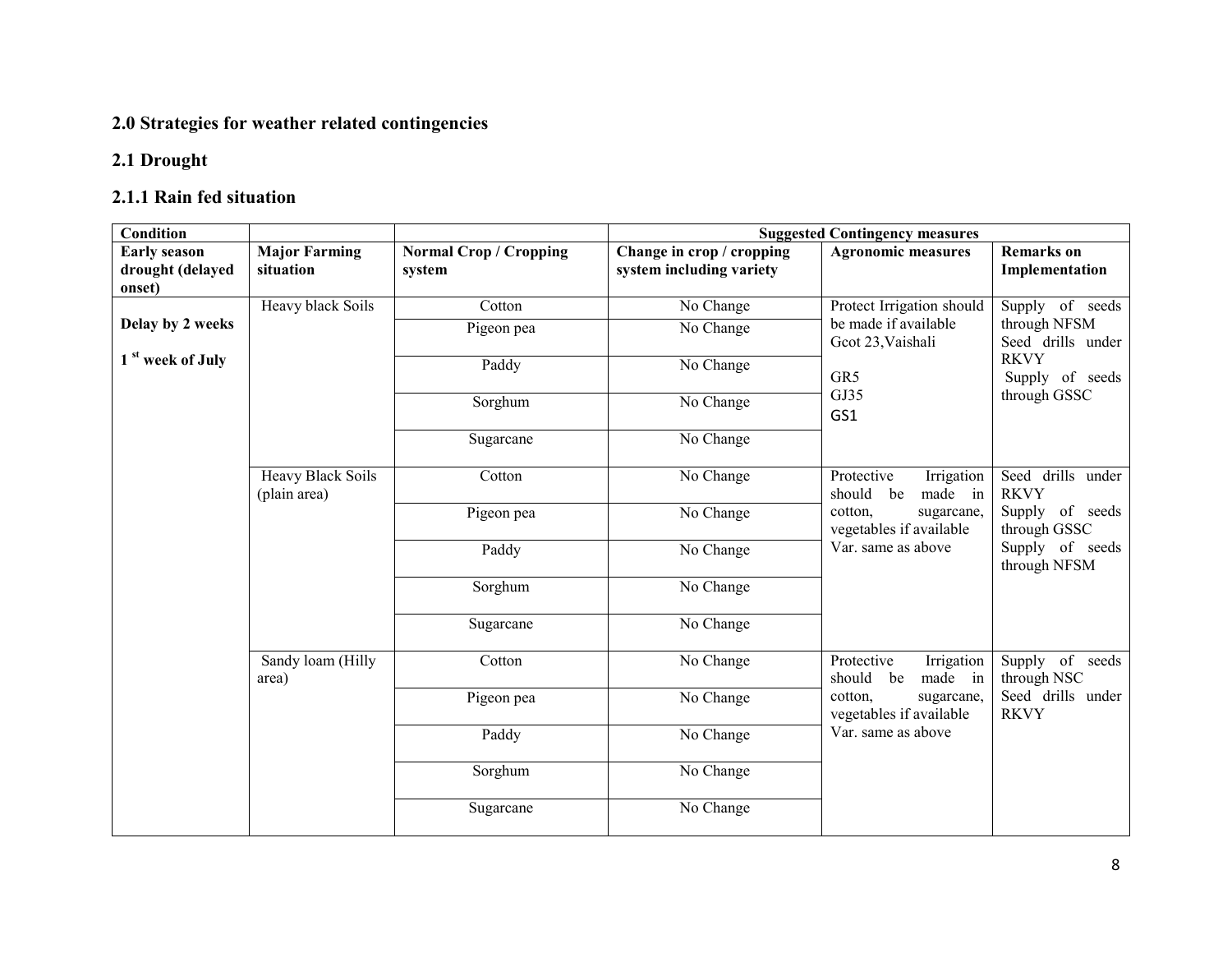| Condition                                         |                                   |                                       | <b>Suggested Contingency measures</b> |                                                                  |                                     |
|---------------------------------------------------|-----------------------------------|---------------------------------------|---------------------------------------|------------------------------------------------------------------|-------------------------------------|
| <b>Early season</b><br>drought (delayed<br>onset) | <b>Major Farming</b><br>situation | <b>Normal Crop/cropping</b><br>system | Change in<br>crop/cropping system     | <b>Agronomic measures</b>                                        | <b>Remarks</b> on<br>Implementation |
| Delay by 4 weeks                                  | Heavy black oils<br>(Costal area) | Cotton                                | No Change                             | Proper crop varieties<br>Var. same as above                      | Supply of seeds<br>through NSC      |
| 3 <sup>rd</sup> week July                         |                                   | Pigeon pea                            | No Change                             |                                                                  | Seed drills under<br><b>RKVY</b>    |
|                                                   |                                   | Paddy                                 | No Change                             |                                                                  |                                     |
|                                                   |                                   | Sorghum                               | No Change                             |                                                                  |                                     |
|                                                   |                                   | Sugarcane                             | No Change                             |                                                                  |                                     |
|                                                   | Heavy black soils (plain<br>area) | Cotton                                | No Change                             | Protective<br>Irrigation<br>should be made<br>Var. same as above | $\bullet$ SHM<br>$\bullet$ NHM      |
|                                                   | area)                             | Pigeon pea                            | No Change                             |                                                                  | $\bullet$ RKVY<br>$\bullet$ NSC     |
|                                                   |                                   | Paddy                                 | No Change                             |                                                                  |                                     |
|                                                   |                                   | Sorghum                               | No Change                             |                                                                  |                                     |
|                                                   |                                   | Sugarcane                             | No Change                             |                                                                  |                                     |
|                                                   | Sandy loam soils (Hilly<br>area)  | Cotton                                | No Change                             | Protective<br>Irrigation<br>should be made                       | $\bullet$ GSSC<br>$\bullet$ NSC     |
|                                                   |                                   | Pigeon pea                            | No Change                             | Var. same as above                                               | $\bullet$ RKVY<br>$\bullet$ NHM     |
|                                                   |                                   | Paddy                                 | No Change                             |                                                                  |                                     |
|                                                   |                                   | Sorghum                               | No Change                             |                                                                  |                                     |
|                                                   |                                   | Sugarcane                             | No Change                             |                                                                  |                                     |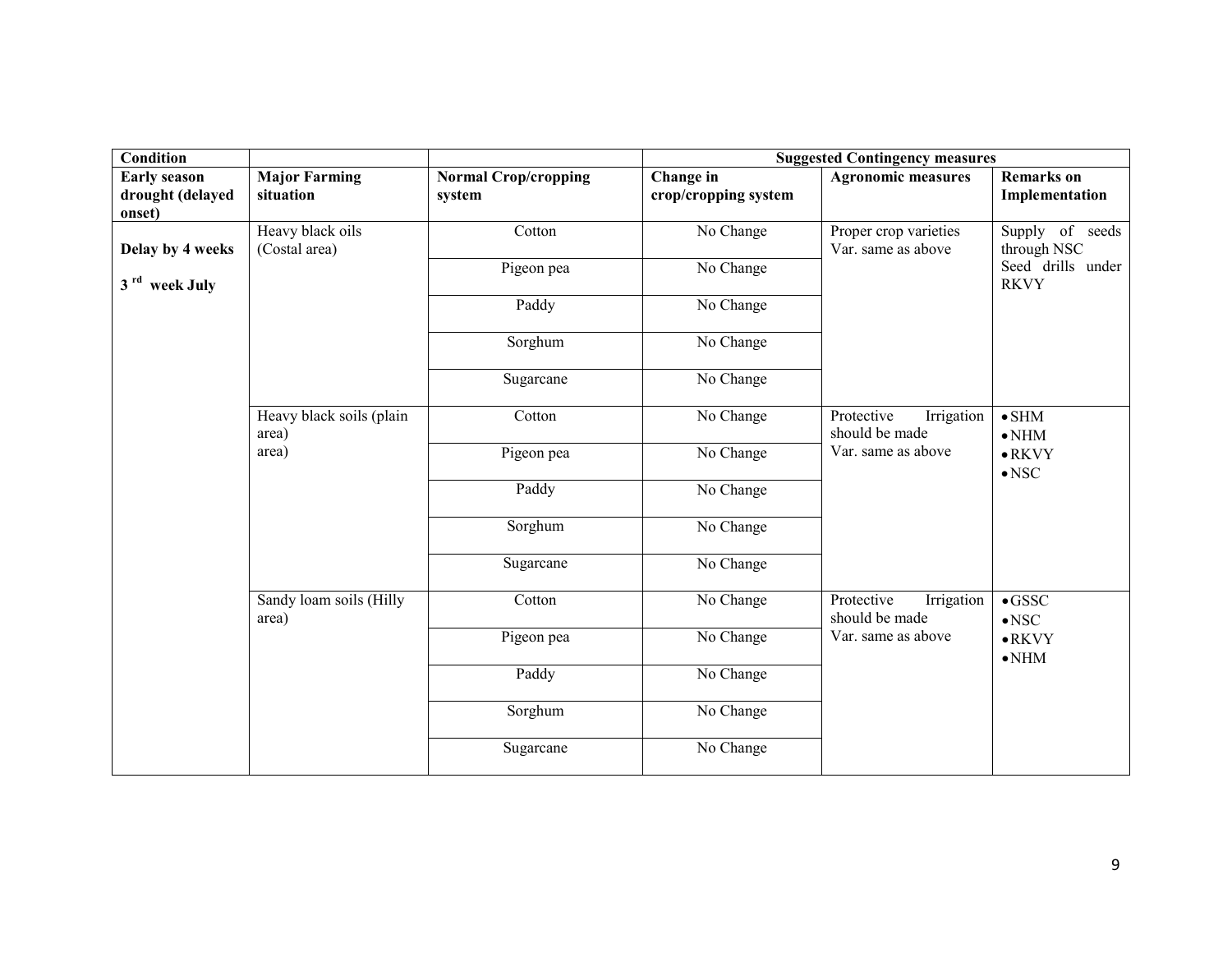| Condition                                         |                                    |                                       | <b>Suggested Contingency measures</b> |                                              |                                     |
|---------------------------------------------------|------------------------------------|---------------------------------------|---------------------------------------|----------------------------------------------|-------------------------------------|
| <b>Early season</b><br>drought (delayed<br>onset) | <b>Major Farming</b><br>situation  | <b>Normal Crop/cropping</b><br>system | Change in<br>crop/cropping system     | <b>Agronomic measures</b>                    | <b>Remarks</b> on<br>Implementation |
| Delay by 6 weeks                                  | Heavy Black Soils<br>(Costal area) | Cotton                                | No Change                             | life saving irrigation<br>Var. same as above | $\bullet$ GSSC<br>$\bullet$ NSC     |
| (1 <sup>st</sup> week of                          |                                    | Pigeon pea                            | No Change                             |                                              | $\bullet$ RKVY<br>$\bullet$ NHM     |
| August)                                           |                                    | Paddy                                 | $\overline{No}$ Change                |                                              |                                     |
|                                                   |                                    | Sorghum                               | No Change                             |                                              |                                     |
|                                                   |                                    | Sugarcane                             | No Change                             |                                              |                                     |
|                                                   | Heavy Black Soils (plain<br>area)  | Cotton                                | No Change                             | Protective Irrigation<br>should be made      | $\bullet$ GSSC<br>$\bullet$ NSC     |
|                                                   |                                    | Pigeon pea                            | No Change                             | Var. same as above                           | $\bullet$ RKVY<br>$\bullet$ NHM     |
|                                                   |                                    | Paddy                                 | No Change                             |                                              |                                     |
|                                                   |                                    | Sorghum                               | No Change                             |                                              |                                     |
|                                                   |                                    | Sugarcane                             | No Change                             |                                              |                                     |
|                                                   | Sandy loam soils(Hilly<br>area)    | Cotton                                | No Change                             | Protective Irrigation<br>should be made in   | Supply of seeds<br>through NSC      |
|                                                   |                                    | Pigeon pea                            | No Change                             | Banana and Sugarcane<br>Var. same as above   | Seed drills under<br><b>RKVY</b>    |
|                                                   |                                    | Paddy                                 | No Change                             |                                              |                                     |
|                                                   |                                    | Sorghum                               | No Change                             |                                              |                                     |
|                                                   |                                    | Sugarcane                             | No Change                             |                                              |                                     |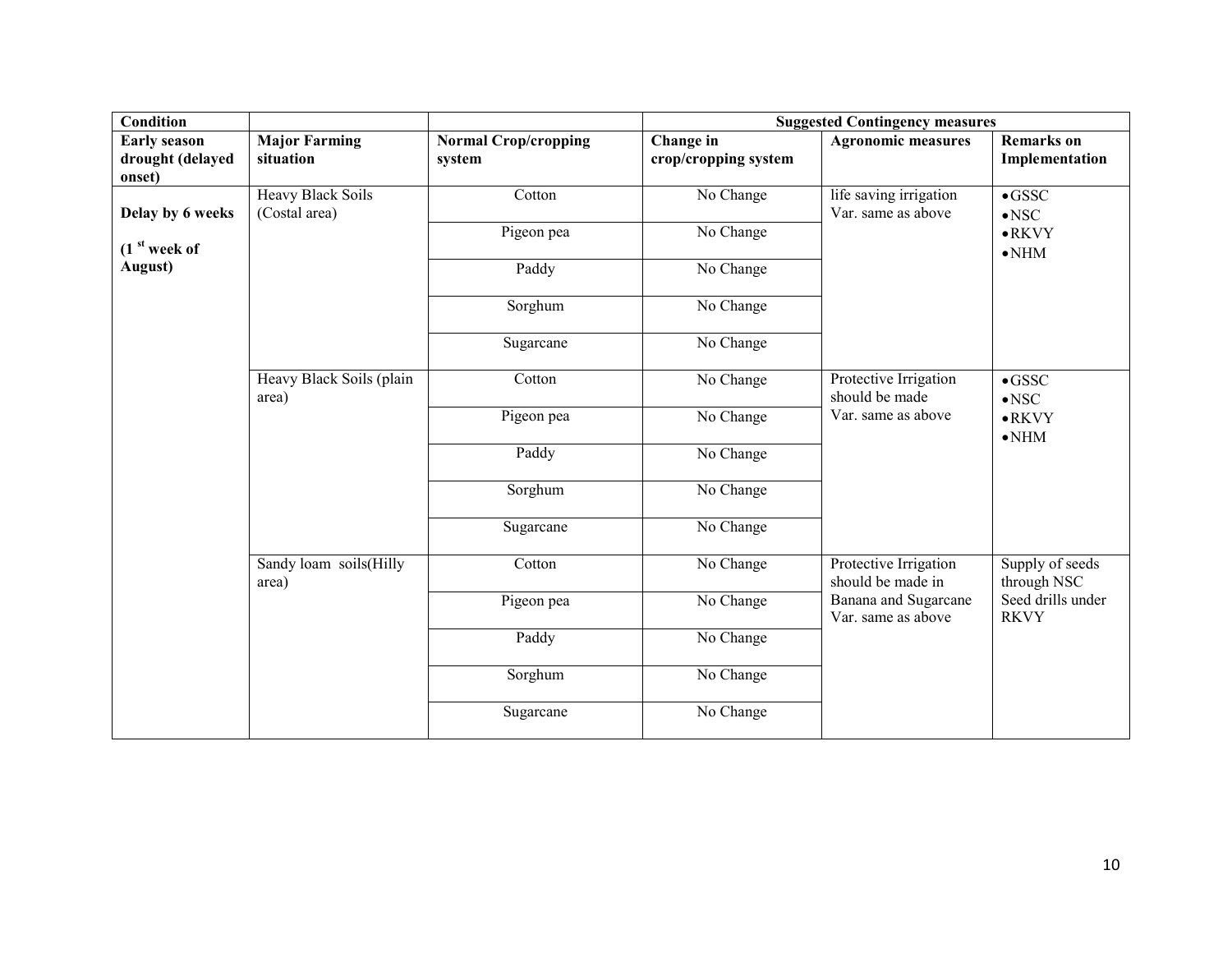| <b>Condition</b>                                  | This is not expected in this district |                                       |                                   |                           |                                     |  |
|---------------------------------------------------|---------------------------------------|---------------------------------------|-----------------------------------|---------------------------|-------------------------------------|--|
| <b>Early season</b><br>drought (delayed<br>onset) | <b>Major Farming</b><br>situation     | <b>Normal Crop/cropping</b><br>system | Change in crop/cropping<br>system | <b>Agronomic measures</b> | <b>Remarks</b> on<br>Implementation |  |
| Delay by 8 weeks<br>(Specify month)               | -----                                 | ----                                  | -----                             | -----                     | -----                               |  |

| Condition                                                                  |                                    |                                                       |                                                                                                       | <b>Suggested Contingency measures</b>                |                                                                                           |
|----------------------------------------------------------------------------|------------------------------------|-------------------------------------------------------|-------------------------------------------------------------------------------------------------------|------------------------------------------------------|-------------------------------------------------------------------------------------------|
| Early season<br>drought (Normal<br>onset)                                  | <b>Major Farming</b><br>situation  | <b>Normal Crop/cropping</b><br>system                 | Crop management                                                                                       | Soil nutrient &<br>moisture conservation<br>measures | <b>Remarks</b> on<br>Implementation                                                       |
| <b>Normal onset</b><br>followed by 15-20<br>days dry spell<br>after sowing | Heavy Black Soils<br>(Costal area) | Cotton<br>Pigeon pea<br>Paddy<br>Sorghum<br>Sugarcane | Gap filling and thinning<br>Avoid inter culturing Pro<br>irrigation should be made if<br>available    | Foliar spray of nutrient<br>(before flowering)       | Seeds through<br><b>GSSC</b>                                                              |
| leading to poor<br>germination/crop<br>stand etc.                          | Heavy Black Soils<br>(plain area)  | Cotton<br>Pigeon pea<br>Paddy<br>Sorghum<br>Sugarcane | Gap filling and thinning<br>Avoid inter culturing Pro<br>irrigation should be made if<br>available    | Foliar spray of nutrient<br>(before flowering)       | Supply of inter<br>cultural<br>implements<br>through RKVY<br>Seeds supply<br>through NFSM |
|                                                                            | Sandy loam<br>soils(Hilly area)    | Cotton<br>Pigeon pea<br>Paddy<br>Sorghum<br>Sugarcane | Gap filling and thinning<br>Avoid inter culturing<br>Pro<br>irrigation should be made if<br>available | Foliar spray of nutrient<br>(before flowering)       | Interculturing<br>implements<br>through RKVY<br>Seeds from NSC                            |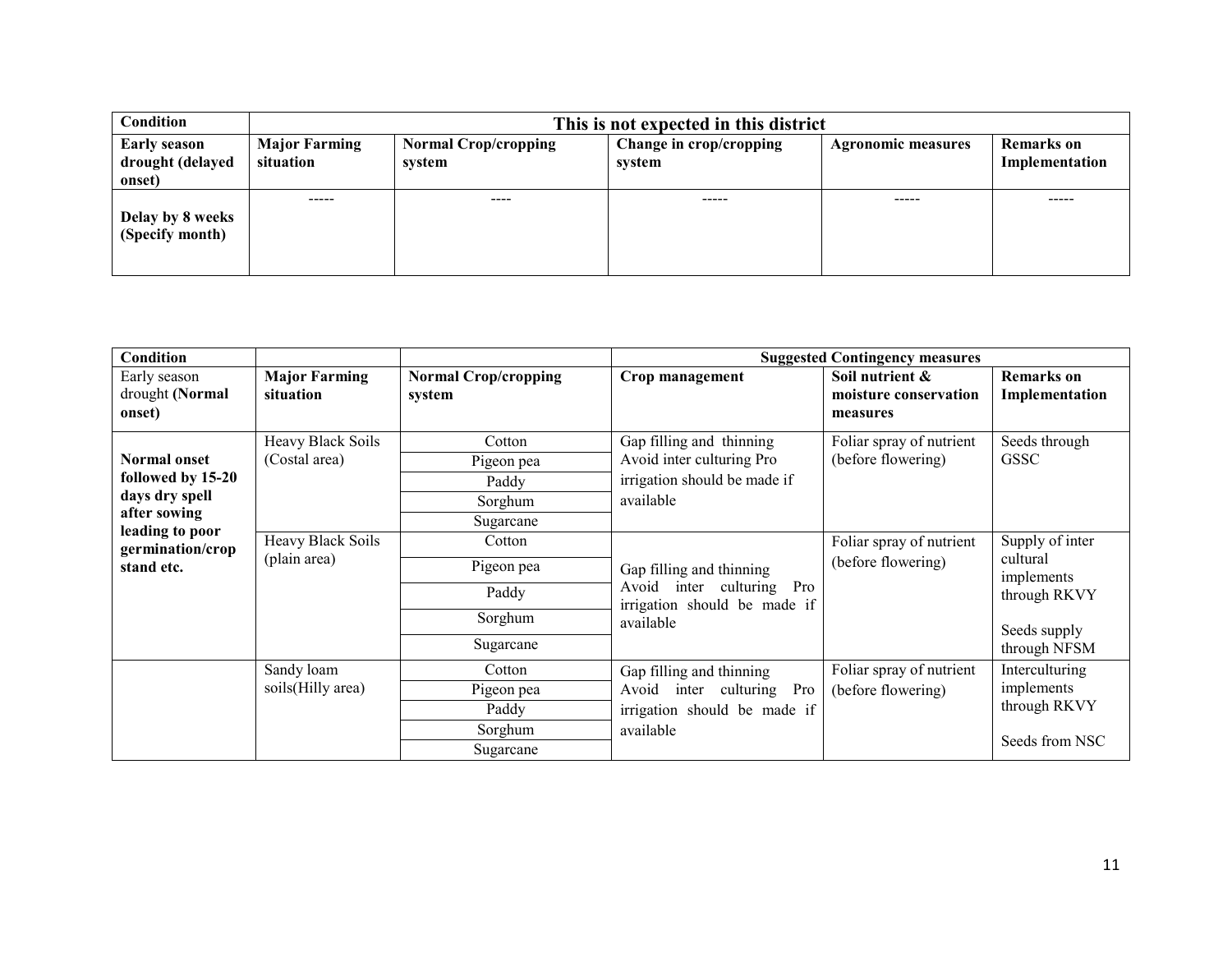| Condition                                                                                           |                                           |                                                                    |                                               | <b>Suggested Contingency measures</b>                                                              |                                     |
|-----------------------------------------------------------------------------------------------------|-------------------------------------------|--------------------------------------------------------------------|-----------------------------------------------|----------------------------------------------------------------------------------------------------|-------------------------------------|
| Mid season<br>drought (long dry<br>spell, consecutive<br>2 weeks rainless<br>$(>2.5$ mm)<br>period) | <b>Major Farming</b><br>situation         | <b>Normal Crop/cropping</b><br>system                              | Crop management                               | Soil nutrient & moisture<br>conservation measures                                                  | <b>Remarks</b> on<br>Implementation |
| At vegetative<br>stage                                                                              | <b>Heavy Black Soils</b><br>(Costal area) | Cotton<br>Pigeon pea<br>Paddy<br>Sorghum                           | Applied foliar nutrient<br>(before flowering) | Repeated inter culture<br>$\bullet$<br>Protective irrigation<br>$\bullet$<br>Mulching<br>$\bullet$ | As above                            |
|                                                                                                     | Heavy Black Soils<br>(plain area)         | Sugarcane<br>Cotton<br>Pigeon pea<br>Paddy<br>Sorghum<br>Sugarcane | Same as above                                 | Same as above                                                                                      |                                     |
|                                                                                                     | Sandy loam<br>soils (Hilly area)          | Cotton<br>Pigeon pea<br>Paddy<br>Sorghum<br>Sugarcane              | Same as above                                 | Same as above                                                                                      |                                     |

| Condition                       |                      |                             |                                                                | <b>Suggested Contingency measures</b> |                   |
|---------------------------------|----------------------|-----------------------------|----------------------------------------------------------------|---------------------------------------|-------------------|
| Mid season                      | <b>Major Farming</b> | <b>Normal Crop/cropping</b> | Crop management                                                | Soil nutrient &                       | <b>Remarks</b> on |
| drought (long dry               | situation            | system                      |                                                                | moisture conservation                 | Implementation    |
| spell)                          |                      |                             |                                                                | measues                               |                   |
|                                 | Heavy Black Soils    | Cotton                      | Weeding, Protective irrigation,                                |                                       | Farm ponds        |
| At flowering/<br>fruiting stage | (Costal area)        | Pigeon pea                  | alternate furrow irrigation if<br>available and higher dose of |                                       | through I W SM    |
|                                 |                      |                             |                                                                |                                       | programme         |
|                                 |                      | Paddy                       | KNO3 (before flowering)                                        |                                       |                   |
|                                 |                      | Sorghum                     |                                                                |                                       |                   |
|                                 |                      | Sugarcane                   |                                                                |                                       |                   |
|                                 | Heavy Black Soils    | Cotton                      | Same as above                                                  |                                       |                   |
|                                 | (plain area)         | Pigeonpea                   |                                                                |                                       |                   |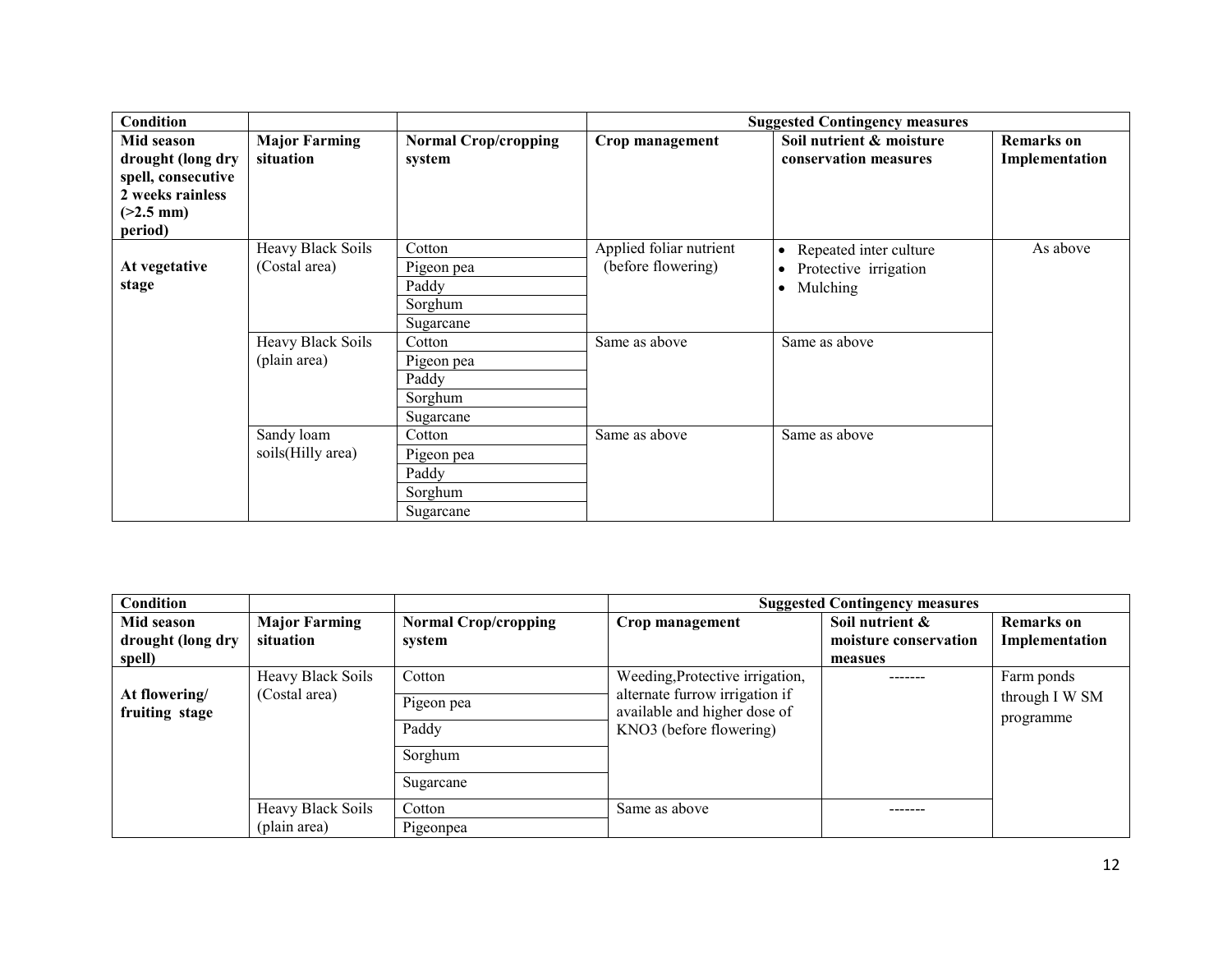|                   | Paddy     |               |          |
|-------------------|-----------|---------------|----------|
|                   | Sorghum   |               |          |
|                   | Sugarcane |               |          |
| Sandy loam        | Cotton    | Same as above | -------- |
| soils(Hilly area) | Pigeonpea |               |          |
|                   | Paddy     |               |          |
|                   | Sorghum   |               |          |
|                   | Sugarcane |               |          |

| <b>Condition</b>                                            |                                   |                                       |                                               | <b>Suggested Contingency measures</b>                                   |                                                      |
|-------------------------------------------------------------|-----------------------------------|---------------------------------------|-----------------------------------------------|-------------------------------------------------------------------------|------------------------------------------------------|
| <b>Terminal drought</b><br>(Early withdrawal<br>of monsoon) | <b>Major Farming</b><br>situation | <b>Normal Crop/cropping</b><br>system | Crop management                               | <b>Rabi Crop planning</b>                                               | <b>Remarks</b> on<br>Implementation                  |
|                                                             | Heavy Black Soils                 | Cotton                                | Protective irrigation                         | Prefer short duration                                                   | Farm ponds                                           |
|                                                             | (Costal area)                     | Pigeonpea                             |                                               | crop <i>i.e.</i> mung bean,                                             | through IWSM                                         |
|                                                             |                                   | Paddy                                 | Harvest the crop at<br>physiological maturity | moth bean Guj.3 GJ 4                                                    | programme<br>Threshing<br>implements<br>through RKVY |
|                                                             |                                   | Sorghum                               |                                               |                                                                         |                                                      |
|                                                             |                                   | Sugarcane                             |                                               |                                                                         |                                                      |
|                                                             | Heavy Black Soils                 | Cotton                                | Protective irrigation                         | Prefer short duration<br>crop i.e. mung bean,<br>moth bean (Guj.3 GJ 4) |                                                      |
|                                                             | (plain area)                      | Pigeonpea                             |                                               |                                                                         |                                                      |
|                                                             |                                   | Paddy                                 | Harvest the crop at<br>physiological maturity |                                                                         |                                                      |
|                                                             |                                   | Sorghum                               |                                               |                                                                         |                                                      |
|                                                             |                                   | Sugarcane                             |                                               |                                                                         |                                                      |
|                                                             | Sandy loam                        | Cotton                                | Protective irrigation                         | Prefer short duration                                                   |                                                      |
|                                                             | soils (Hilly area)                | Pigeonpea                             |                                               | crop <i>i.e.</i> mung bean,                                             |                                                      |
|                                                             |                                   | Paddy                                 | Harvest the crop at<br>physiological maturity | moth bean Guj.3 GJ 4                                                    |                                                      |
|                                                             |                                   | Sorghum                               |                                               |                                                                         |                                                      |
|                                                             |                                   | Sugarcane                             |                                               |                                                                         |                                                      |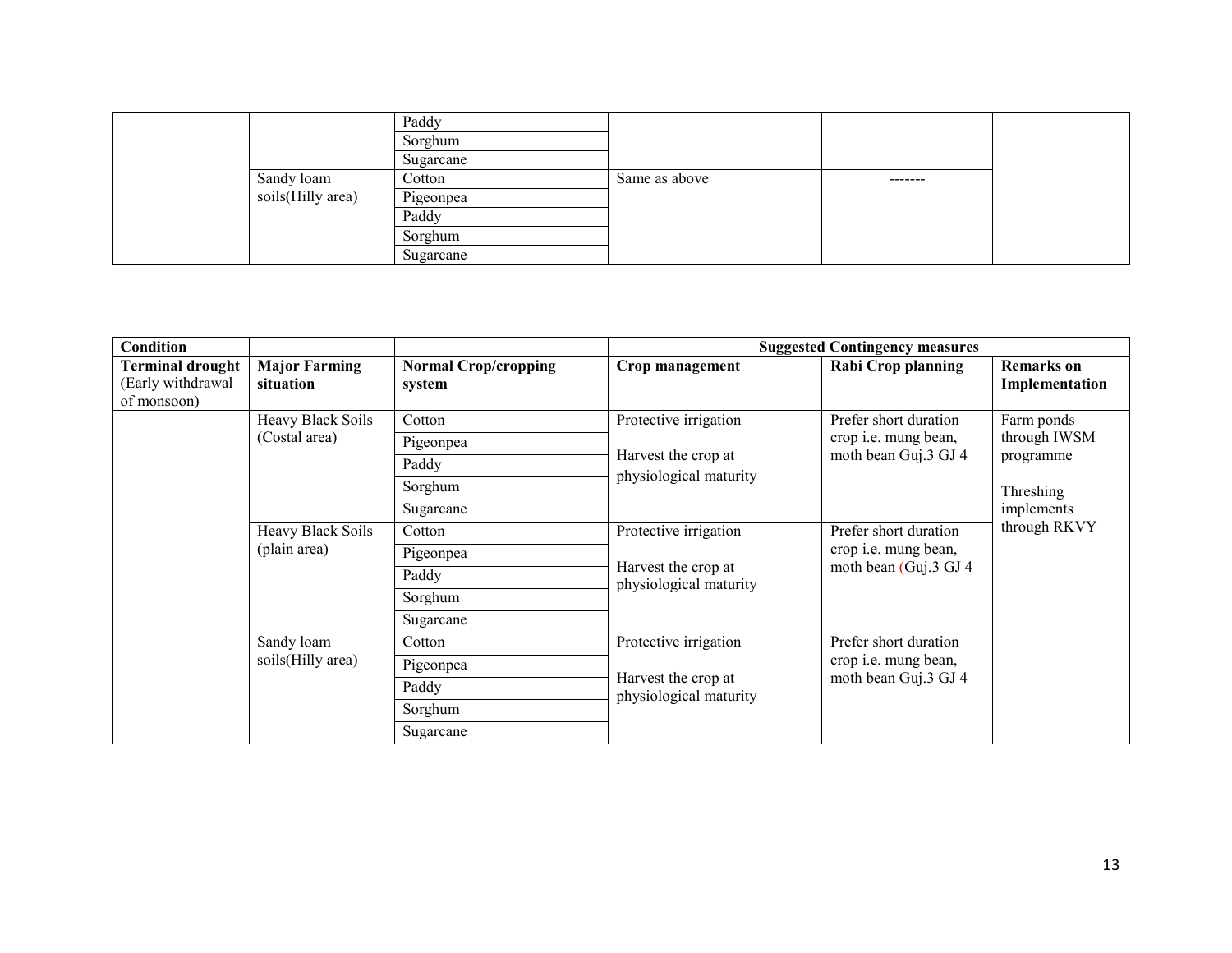#### 2.1.2 Irrigated situation

|                          |                                                                            | <b>Suggested Contingency measures</b> |                           |                                             |  |
|--------------------------|----------------------------------------------------------------------------|---------------------------------------|---------------------------|---------------------------------------------|--|
| <b>Major Farming</b>     | <b>Normal Crop/cropping</b>                                                | Change in crop/cropping               | <b>Agronomic measures</b> | <b>Remarks</b> on                           |  |
|                          | system                                                                     | system                                |                           | Implementation                              |  |
| (Costal area)            |                                                                            |                                       | be applied                | 1. Seeds through<br>GSSC and NFSM           |  |
|                          | Pigeonpea                                                                  | No Change                             | Alternate furrow          |                                             |  |
|                          | Paddy                                                                      | No Change                             |                           |                                             |  |
|                          | Sorghum                                                                    | No Change                             |                           |                                             |  |
|                          | Sugarcane                                                                  | No Change                             |                           |                                             |  |
| <b>Heavy Black Soils</b> | Cotton                                                                     | No Change                             | same as above             |                                             |  |
|                          | Pigeonpea                                                                  | No Change                             |                           |                                             |  |
|                          | Paddy                                                                      | No Change                             |                           |                                             |  |
|                          | Sorghum                                                                    | No Change                             |                           |                                             |  |
|                          | Sugarcane                                                                  | No Change                             |                           |                                             |  |
| Sandy loam               | Cotton                                                                     | No Change                             | same as above             |                                             |  |
|                          | Pigeonpea                                                                  | No Change                             |                           |                                             |  |
|                          | Paddy                                                                      | No Change                             |                           |                                             |  |
|                          | Sorghum                                                                    | No Change                             |                           |                                             |  |
|                          | Sugarcane                                                                  | No Change                             |                           |                                             |  |
|                          | situation<br><b>Heavy Black Soils</b><br>(plain area)<br>soils(Hilly area) | Cotton                                | No Change                 | Mulch practices should<br>irrigation method |  |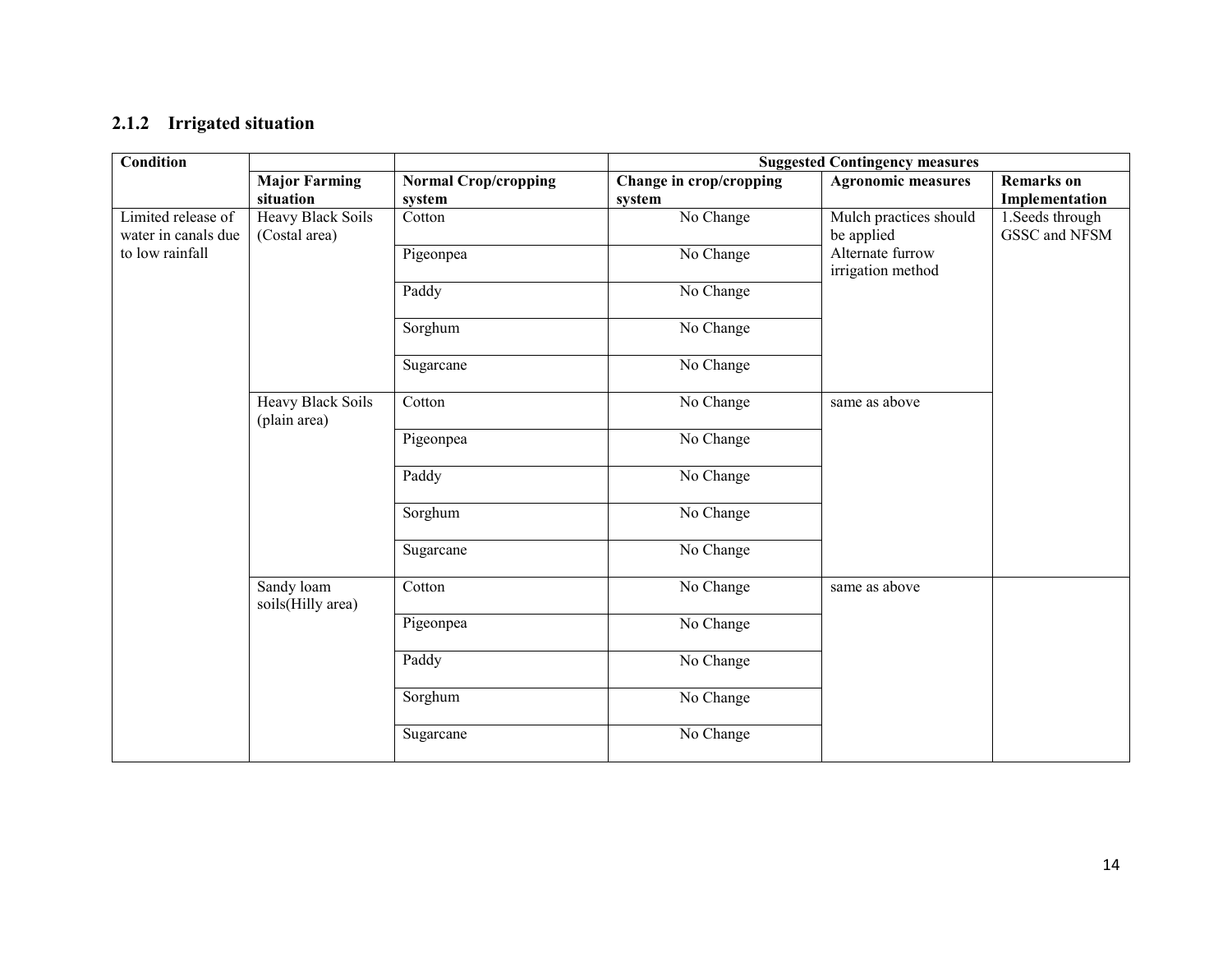| Condition        |                      |                             |                                       |                           |                   |
|------------------|----------------------|-----------------------------|---------------------------------------|---------------------------|-------------------|
|                  | <b>Major Farming</b> | <b>Normal Crop/cropping</b> | Change in crop/cropping               | <b>Agronomic measures</b> | <b>Remarks</b> on |
|                  | situation            | system                      | system                                |                           | Implementation    |
| Non release of   | Heavy black Soils    |                             | This is not expected in this district |                           |                   |
| water in canals  | (Costal area)        |                             |                                       |                           |                   |
| under delayed    |                      |                             |                                       |                           |                   |
| onset of monsoon | Heavy black Soils    |                             |                                       |                           |                   |
| in catchment     | (plain area)         |                             |                                       |                           |                   |

| Condition         |                          | This is not expected in this district |                                       |                           |                |
|-------------------|--------------------------|---------------------------------------|---------------------------------------|---------------------------|----------------|
|                   | <b>Major Farming</b>     | <b>Normal Crop/cropping</b>           | Change in crop/cropping               | <b>Agronomic measures</b> | Remarks on     |
|                   | situation                | system                                | system                                |                           | Implementation |
| Lack of inflows   | <b>Heavy Black Soils</b> |                                       | This is not expected in this district |                           |                |
| into tanks due to | (Costal area)            |                                       |                                       |                           |                |
| insufficient      |                          |                                       |                                       |                           |                |
| /delayed onset of | <b>Heavy Black Soils</b> |                                       |                                       |                           |                |
| monsoon           | (plain area)             |                                       |                                       |                           |                |

| Condition           |                      |                             |                                       |                    |                |
|---------------------|----------------------|-----------------------------|---------------------------------------|--------------------|----------------|
|                     | <b>Major Farming</b> | <b>Normal Crop/cropping</b> | Change in crop/cropping               | Agronomic measures | Remarks on     |
|                     | situation            | system                      | system                                |                    | Implementation |
| Insufficient ground |                      |                             | This is not expected in this district |                    |                |
| water recharge due  |                      |                             |                                       |                    |                |
| to low rainfall     |                      |                             |                                       |                    |                |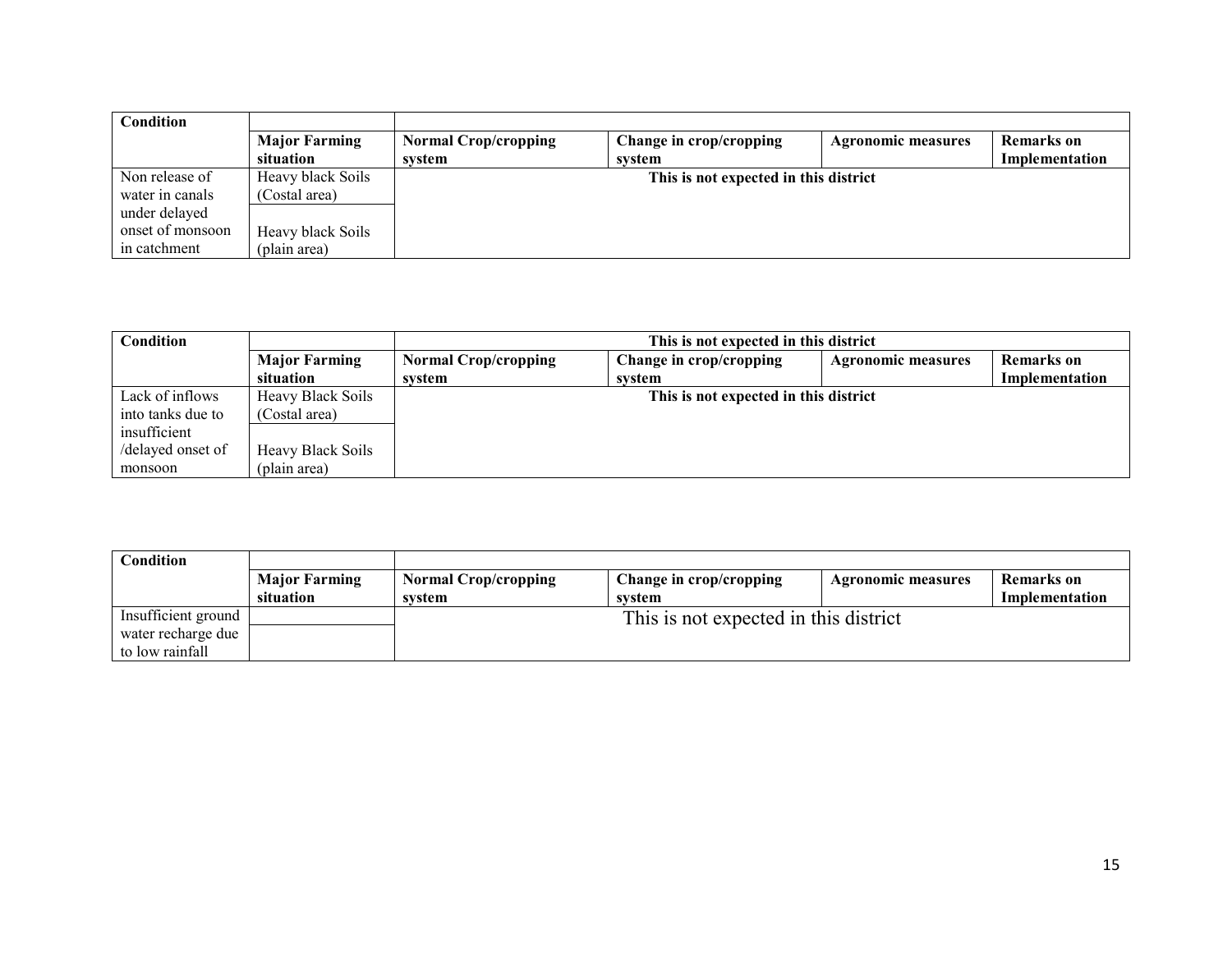|  |  |  |  | 2.2 Unusual rains (untimely, unseasonal etc) (for both rain fed and irrigated situations) |  |  |  |  |  |
|--|--|--|--|-------------------------------------------------------------------------------------------|--|--|--|--|--|
|--|--|--|--|-------------------------------------------------------------------------------------------|--|--|--|--|--|

| <b>Condition</b>                                                                  | <b>Suggested contingency measure</b>      |                              |                           |                                                         |  |
|-----------------------------------------------------------------------------------|-------------------------------------------|------------------------------|---------------------------|---------------------------------------------------------|--|
| <b>Continuous high</b><br>rainfall in a short<br>span leading to<br>water logging | <b>Vegetative stage</b>                   | <b>Flowering stage</b>       | Crop maturity stage       | Post harvest                                            |  |
| Cotton                                                                            | Drain out excess water                    | Use early maturity variety   | Select suitable rabi crop | Shift to safe place dry in<br>shade and turn frequently |  |
| Pigeonpea                                                                         | Drain out excess water                    | Provision of drainage        | $-Do-$                    | Shift to safer place                                    |  |
| Sorghum                                                                           | $-D0$                                     | $-Do-$                       | $-D0$                     | Shift to safe place dry in<br>shade and turn frequently |  |
| Sugarcane                                                                         |                                           | $Do-$                        | Remove excess water       |                                                         |  |
| Paddy                                                                             | Drain out excess water                    | $Do-$                        | Select suitable rabi crop | Shift to safer place                                    |  |
| Horticulture                                                                      |                                           |                              |                           |                                                         |  |
| Banana                                                                            | $Do-$                                     | $Do-$                        | Remove excess water       |                                                         |  |
| <b>Heavy rainfall</b><br>with high speed<br>winds in a short<br>span              | Remove excess water                       | Do-                          | Do-                       | Shift to safer place                                    |  |
| Cotton                                                                            | $-D0$                                     | $Do-$                        | Remove excess water       | Shift to safe place dry in<br>shade and turn frequently |  |
| Pigeon pea                                                                        | Remove excess water                       | Remove excess water          | Remove excess water       | Shift to safer place                                    |  |
| Sorghum                                                                           | Resowing, Gap filling<br>Provide drainage | Use early maturity variety   | Select suitable rabi crop | Shift to safe place dry in<br>shade and turn frequently |  |
| Sugarcane                                                                         | Propping &twisting                        | Propping &twisting           | Propping &twisting        | ------                                                  |  |
| Paddy                                                                             | Resowing, Gap filling<br>Provide drainage | Drain out the exess water    | Select suitable rabi crop | Shift to safe place dry in<br>shade and turn frequently |  |
| Horticulture                                                                      |                                           |                              |                           |                                                         |  |
| Banana                                                                            | Support the plant with soil ridge         | Protect with wind break crop | Protect with wind break   | Shift to safe place dry in                              |  |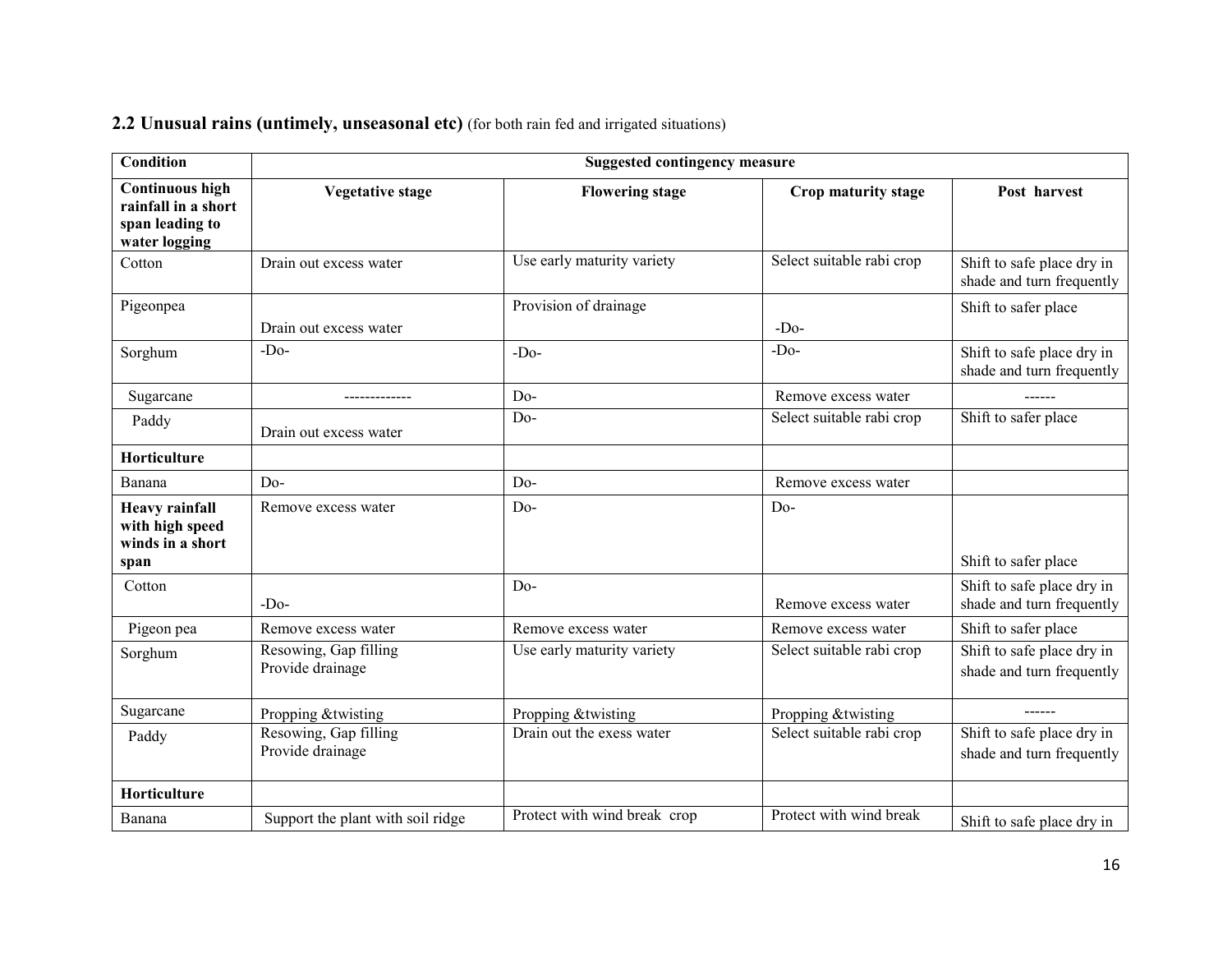|                                                                        | (Shevari, Castor) | crop (Shevari, Castor) | shade and turn frequently |
|------------------------------------------------------------------------|-------------------|------------------------|---------------------------|
| <b>Outbreak of pests</b><br>and diseases due<br>to unseasonal<br>rains |                   |                        |                           |
| Horticulture                                                           |                   |                        |                           |

#### 2.3 Floods

|                                                                             | <b>Suggested contingency measures</b>       |                                                       |                           |                         |  |
|-----------------------------------------------------------------------------|---------------------------------------------|-------------------------------------------------------|---------------------------|-------------------------|--|
| <b>Condition</b><br><b>Transient water</b><br>logging/partial<br>inundation | Seedling / nursery stage                    | <b>Vegetative stage</b>                               | <b>Reproductive stage</b> | At harvest              |  |
| Cotton                                                                      | Drain out excess water                      | Re-sowing should be done                              | Provide proper drainage   | $-Do-$                  |  |
| Pigeon pea                                                                  | $-Do-$                                      | Remove excess water                                   | $-D0$                     | $-Do-$                  |  |
| Sugarcane                                                                   | $-D0$                                       | $-D0$                                                 | $-Do-$                    | $-Do-$                  |  |
| Crop4<br>Paddy                                                              | Maintain proper standing water<br>condition | Maintain proper standing<br>water condition           | $-Do-$                    | $-Do-$                  |  |
| Horticulture                                                                |                                             |                                                       |                           |                         |  |
| Banana                                                                      | Provision of drainage                       | Excess water should be<br>drainage by proper drainage | $-Do-$                    | Provide proper drainage |  |
| <b>Continuous</b><br>submergence                                            |                                             |                                                       |                           |                         |  |
| for more than 2 days                                                        |                                             |                                                       |                           |                         |  |
| cotton                                                                      | Drainage is most urgent                     | Excess water should be<br>drained                     | $-D0$                     | Provide proper drainage |  |
| pigeon pea                                                                  | $-D0$                                       | $-D0$                                                 | $-D0$                     | $-D0$                   |  |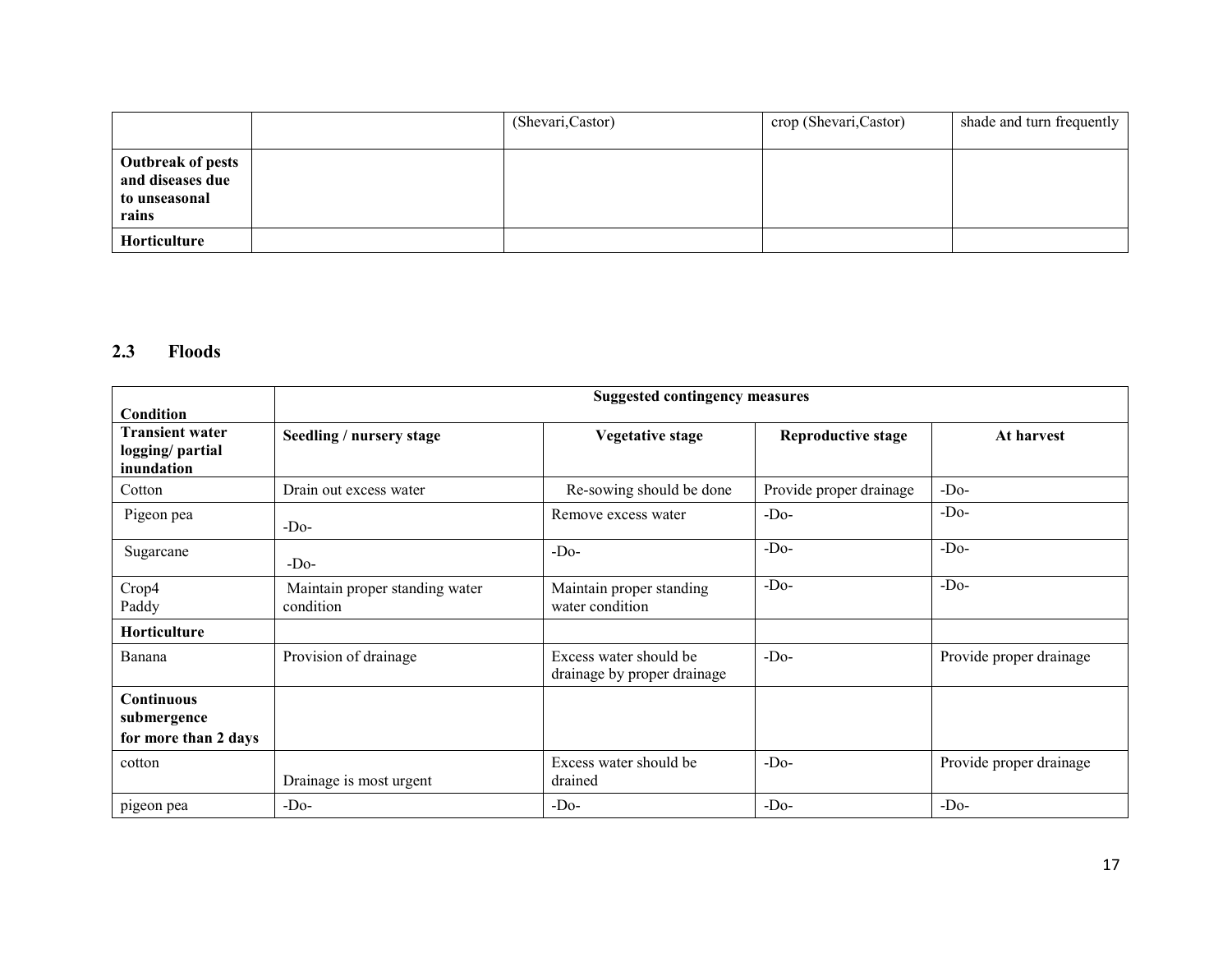| Sugarcane           |                         | $-D0$                  | $-D0$                  | $-D0$ |
|---------------------|-------------------------|------------------------|------------------------|-------|
|                     | Remove excess water     |                        |                        |       |
| Paddy               |                         | $-D0$                  | $-D0$                  | $-Do$ |
|                     | $-D0$                   |                        |                        |       |
| Horticulture        |                         | Excess water should be | Excess water should be |       |
| <b>BANANA</b>       | Drainage is most urgent | drained                | drained                |       |
| Sea water intrusion | Not applicable          |                        |                        |       |

## 2.4 Extreme events: Heat wave / Cold wave/Frost/ Hailstorm /Cyclone

| <b>Extreme event type</b> | <b>Suggested contingency measure</b> |                         |                           |            |  |
|---------------------------|--------------------------------------|-------------------------|---------------------------|------------|--|
|                           | Seedling / nursery stage             | <b>Vegetative stage</b> | <b>Reproductive stage</b> | At harvest |  |
| <b>Heat Wave</b>          |                                      | Not applicable          |                           |            |  |
| Horticulture              |                                      |                         |                           |            |  |
| Cold wave                 |                                      |                         |                           |            |  |
| Horticulture              |                                      |                         |                           |            |  |
| Frost                     |                                      |                         |                           |            |  |
| Horticulture              |                                      |                         |                           |            |  |
| Hailstorm                 |                                      |                         |                           |            |  |
| Horticulture              |                                      |                         |                           |            |  |
| Cyclone                   |                                      |                         |                           |            |  |
| Horticulture              |                                      |                         |                           |            |  |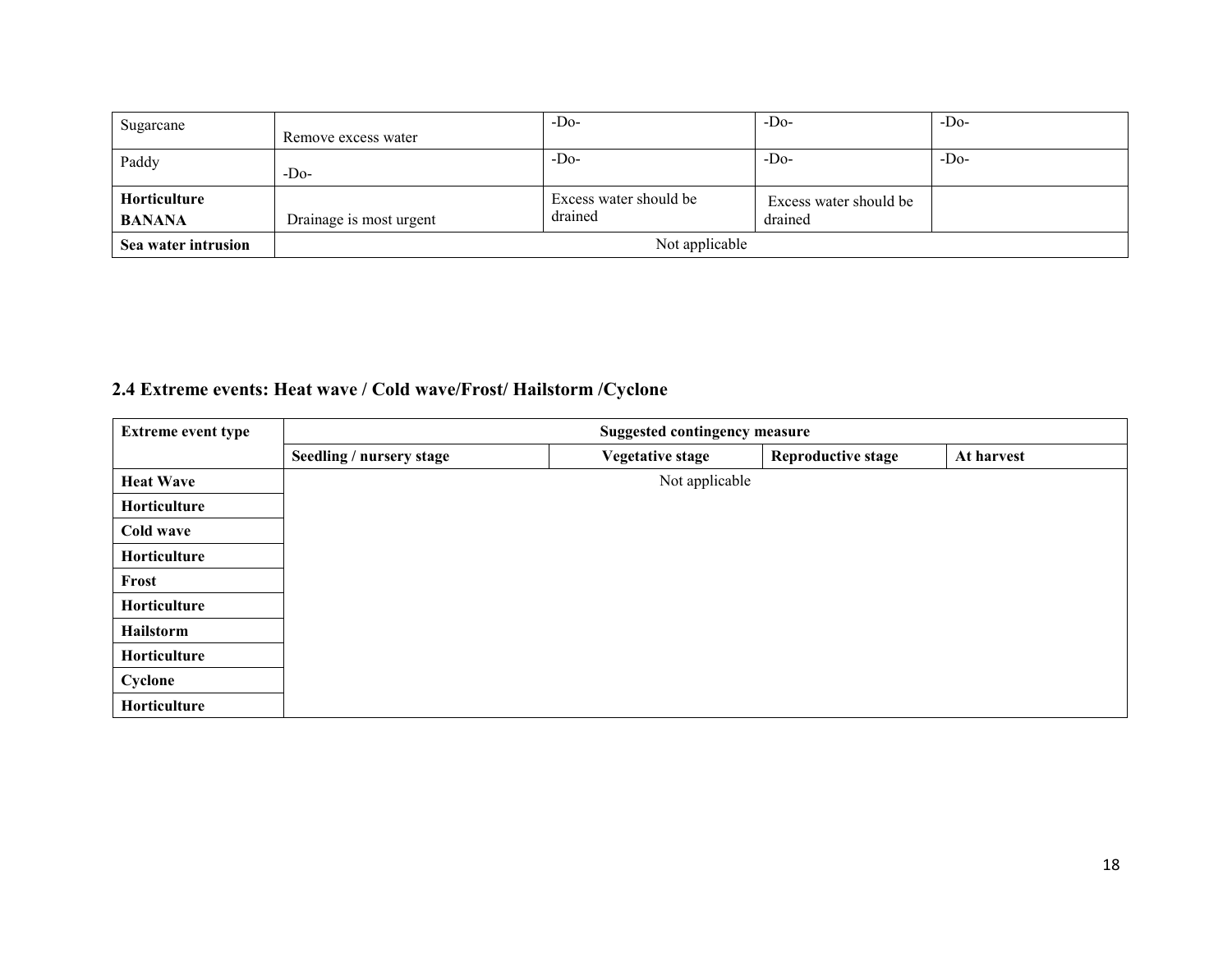### 2.5 Contingent strategies for Livestock, Poultry & Fisheries

### 2.5.1 Livestock

|                                   | <b>Suggested contingency measures</b>                                                                                                                                                                        |                                                                                                                                                                                      |                                                           |  |  |
|-----------------------------------|--------------------------------------------------------------------------------------------------------------------------------------------------------------------------------------------------------------|--------------------------------------------------------------------------------------------------------------------------------------------------------------------------------------|-----------------------------------------------------------|--|--|
|                                   | <b>Before the event</b>                                                                                                                                                                                      | During the event                                                                                                                                                                     | After the event                                           |  |  |
| <b>Drought</b>                    |                                                                                                                                                                                                              |                                                                                                                                                                                      |                                                           |  |  |
| Feed and fodder<br>availability   | Insurance<br>Encourage perennial fodder on bunds and waste land<br>on community basis<br>Establishing fodder banks, encouraging fodder crops<br>in irrigated area<br>Silage – using excess fodder for silage | Utilizing fodder from perennial trees and<br>Fodder bank reserves<br>Utilizing fodder stored in silos<br>Transporting excess fodder from adjoining districts<br>Use of feed mixtures | Availing Insurance<br>Remove<br>unproductive<br>livestock |  |  |
| Drinking water                    | Preserving water in the tank for drinking purpose<br><b>Excavation of Bore wells</b>                                                                                                                         | Using preserved water in the tanks for drinking<br>Wherever ground water resources are available<br>priority for drinking purpose                                                    |                                                           |  |  |
| Health and disease<br>management  | Veterinary preparedness with medicines and vaccines                                                                                                                                                          | Conducting mass animal Health Camps and treating<br>the affected once in Campaign                                                                                                    | Remove<br>sick<br>animals                                 |  |  |
| <b>Floods</b>                     |                                                                                                                                                                                                              |                                                                                                                                                                                      |                                                           |  |  |
| Feed and fodder<br>availability   |                                                                                                                                                                                                              |                                                                                                                                                                                      |                                                           |  |  |
| Drinking water                    |                                                                                                                                                                                                              |                                                                                                                                                                                      |                                                           |  |  |
| Health and disease<br>management  |                                                                                                                                                                                                              |                                                                                                                                                                                      |                                                           |  |  |
| Cyclone                           |                                                                                                                                                                                                              |                                                                                                                                                                                      |                                                           |  |  |
| Feed and fodder<br>availability   |                                                                                                                                                                                                              |                                                                                                                                                                                      |                                                           |  |  |
| Drinking water                    |                                                                                                                                                                                                              |                                                                                                                                                                                      |                                                           |  |  |
| Health and disease<br>management  |                                                                                                                                                                                                              |                                                                                                                                                                                      |                                                           |  |  |
| Heat wave and cold<br>wave        |                                                                                                                                                                                                              |                                                                                                                                                                                      |                                                           |  |  |
| Shelter/environment<br>management |                                                                                                                                                                                                              |                                                                                                                                                                                      |                                                           |  |  |
| Health and disease<br>management  |                                                                                                                                                                                                              |                                                                                                                                                                                      |                                                           |  |  |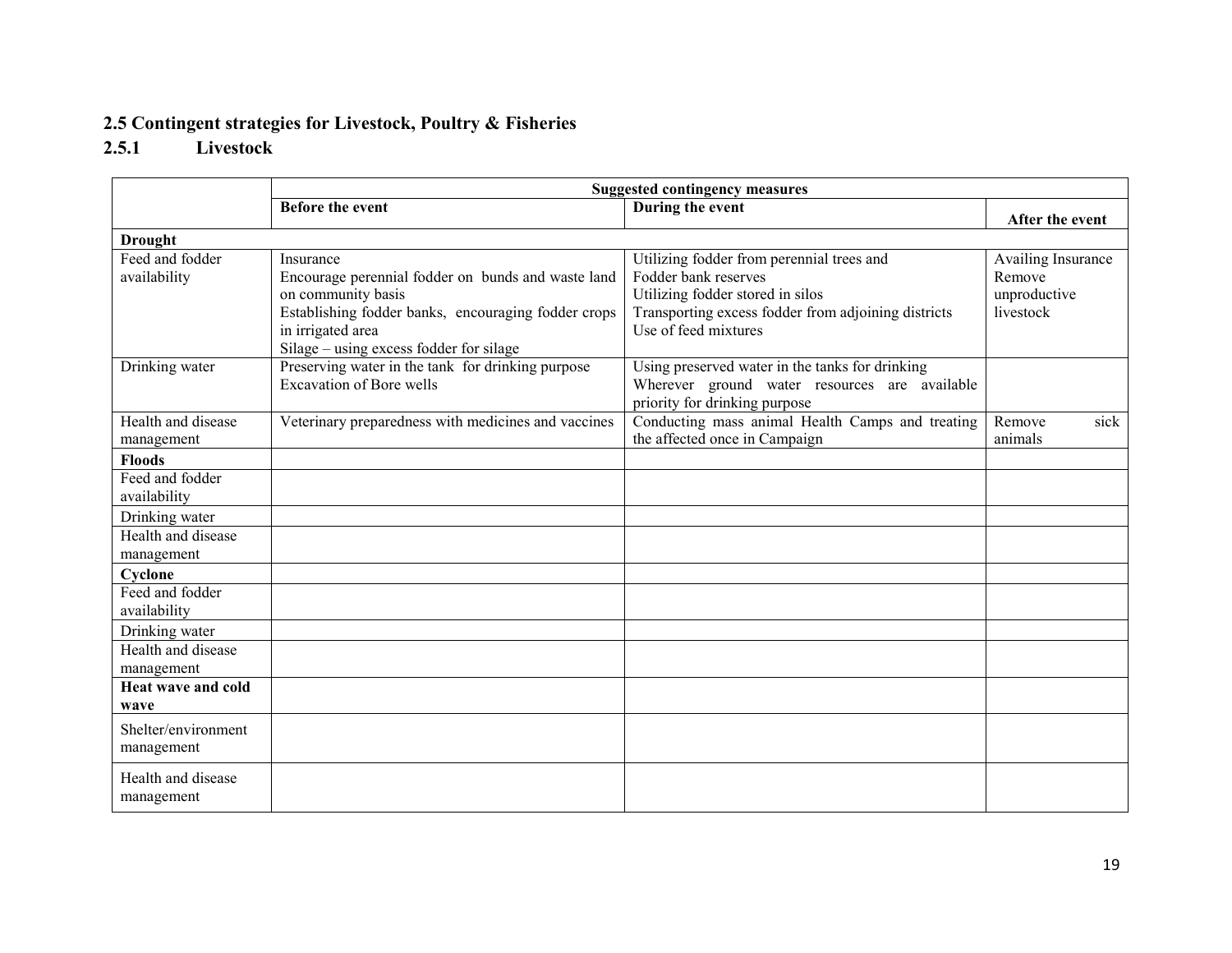#### 2.5.2 Poultry

|                                  | <b>Suggested contingency measures</b>                                       |                                 |                                                                                   |  |
|----------------------------------|-----------------------------------------------------------------------------|---------------------------------|-----------------------------------------------------------------------------------|--|
|                                  | <b>Before the event</b>                                                     | During the event                | After the event                                                                   |  |
| <b>Drought</b>                   |                                                                             |                                 |                                                                                   |  |
| Shortage of feed                 | Insurance & Integration                                                     | Utilizing from feed serve banks | Availing insurance                                                                |  |
| ingredients                      | Establishing geed serve Bank                                                |                                 | Strengthening feed Reserve Banks                                                  |  |
| Drinking water                   | Preparing of tank of water                                                  | Campaign and Mass Vaccination   | Culling affected birds                                                            |  |
| Health and disease<br>management | Emergency<br>Veterinary preparedness with medicines vaccination to<br>birds |                                 |                                                                                   |  |
| <b>Floods</b>                    |                                                                             |                                 |                                                                                   |  |
| Shortage of feed<br>ingredients  | Livestock should be transfer high level area                                | Shift to other farms            | After flood cleaning the farm and<br>replace at original farm.                    |  |
| Drinking water                   | Water storage at high level                                                 |                                 | Supply pure drinking water                                                        |  |
| Health and disease<br>management |                                                                             |                                 | Emergency<br>Veterinary<br>preparedness<br>with<br>medicines vaccination to birds |  |
| Cyclone                          |                                                                             |                                 |                                                                                   |  |
| Shortage of feed<br>ingredients  |                                                                             |                                 |                                                                                   |  |
| Drinking water                   |                                                                             |                                 |                                                                                   |  |
| Health and disease               |                                                                             |                                 |                                                                                   |  |
| management                       |                                                                             |                                 |                                                                                   |  |
| Heat wave and cold               |                                                                             |                                 |                                                                                   |  |
| wave                             |                                                                             |                                 |                                                                                   |  |
| Shelter/environment              |                                                                             |                                 |                                                                                   |  |
| management<br>Health and disease |                                                                             |                                 |                                                                                   |  |
| management                       |                                                                             |                                 |                                                                                   |  |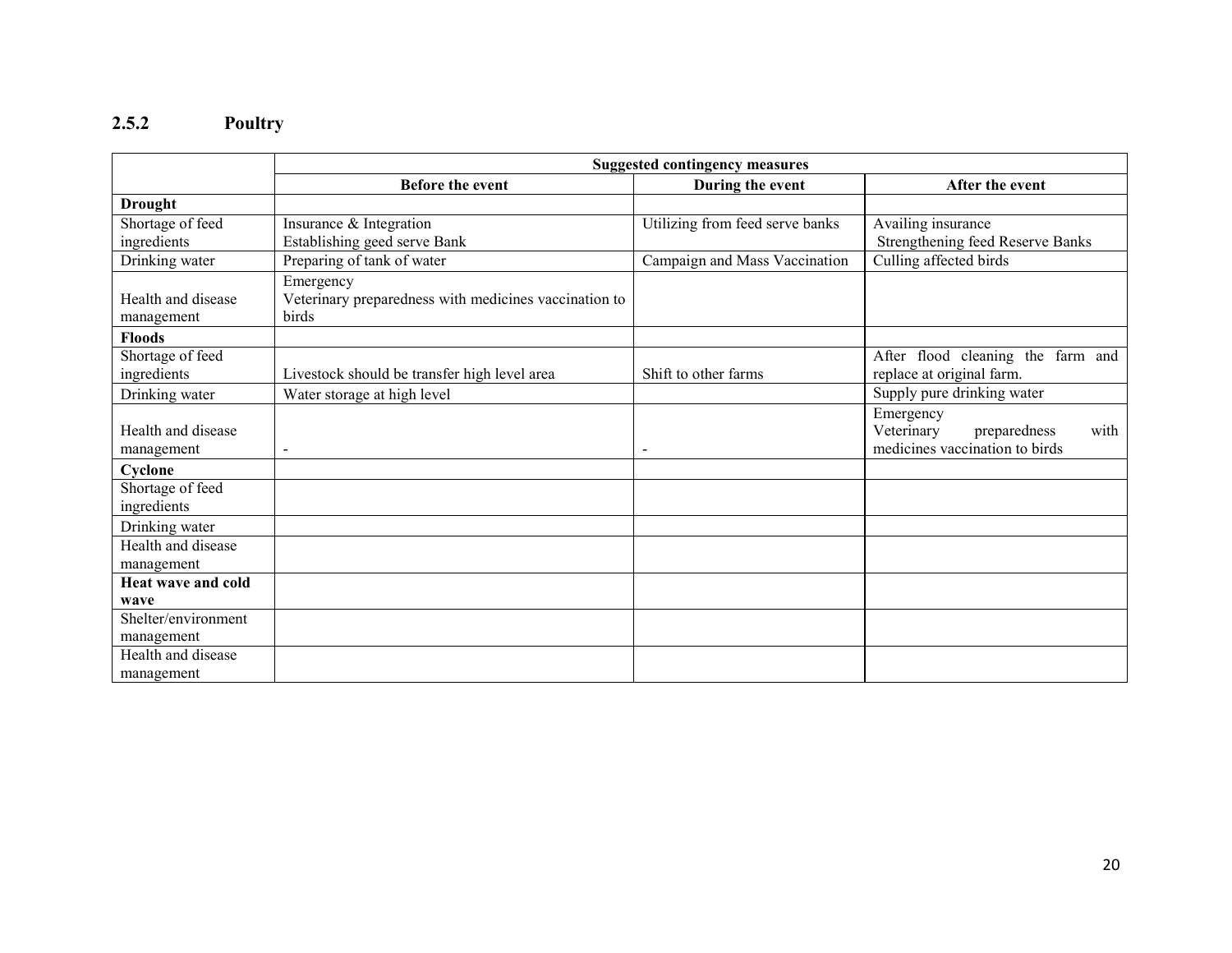## 2.5.3 Fisheries/ Aquaculture: Not applicable

|                                                                         | <b>Suggested contingency measures</b> |                  |                 |  |
|-------------------------------------------------------------------------|---------------------------------------|------------------|-----------------|--|
|                                                                         | <b>Before the event</b>               | During the event | After the event |  |
| 1) Drought                                                              |                                       |                  |                 |  |
| A. Capture                                                              |                                       |                  |                 |  |
| Marine                                                                  |                                       |                  |                 |  |
| Inland                                                                  |                                       |                  |                 |  |
| (i) Shallow water depth due to<br>insufficient rains/inflow             |                                       |                  |                 |  |
| (ii) Changes in water quality                                           |                                       |                  |                 |  |
| (iii) Any other                                                         |                                       |                  |                 |  |
| <b>B.</b> Aquaculture                                                   |                                       |                  |                 |  |
| (i) Shallow water in ponds due to<br>insufficient rains/inflow          |                                       |                  |                 |  |
| (ii) Impact of salt load build up in<br>ponds / change in water quality |                                       |                  |                 |  |
| (iii) Any other                                                         |                                       |                  |                 |  |
| 2) Floods                                                               |                                       |                  |                 |  |
| A. Capture                                                              |                                       |                  |                 |  |
| Marine                                                                  |                                       |                  |                 |  |
| Inland                                                                  |                                       |                  |                 |  |
| (i) Average compensation paid due to<br>loss of human life              |                                       |                  |                 |  |
| (ii) No. of boats / nets/damaged                                        |                                       |                  |                 |  |
| (iii) No. of houses damaged                                             |                                       |                  |                 |  |
| (iv) Loss of stock                                                      |                                       |                  |                 |  |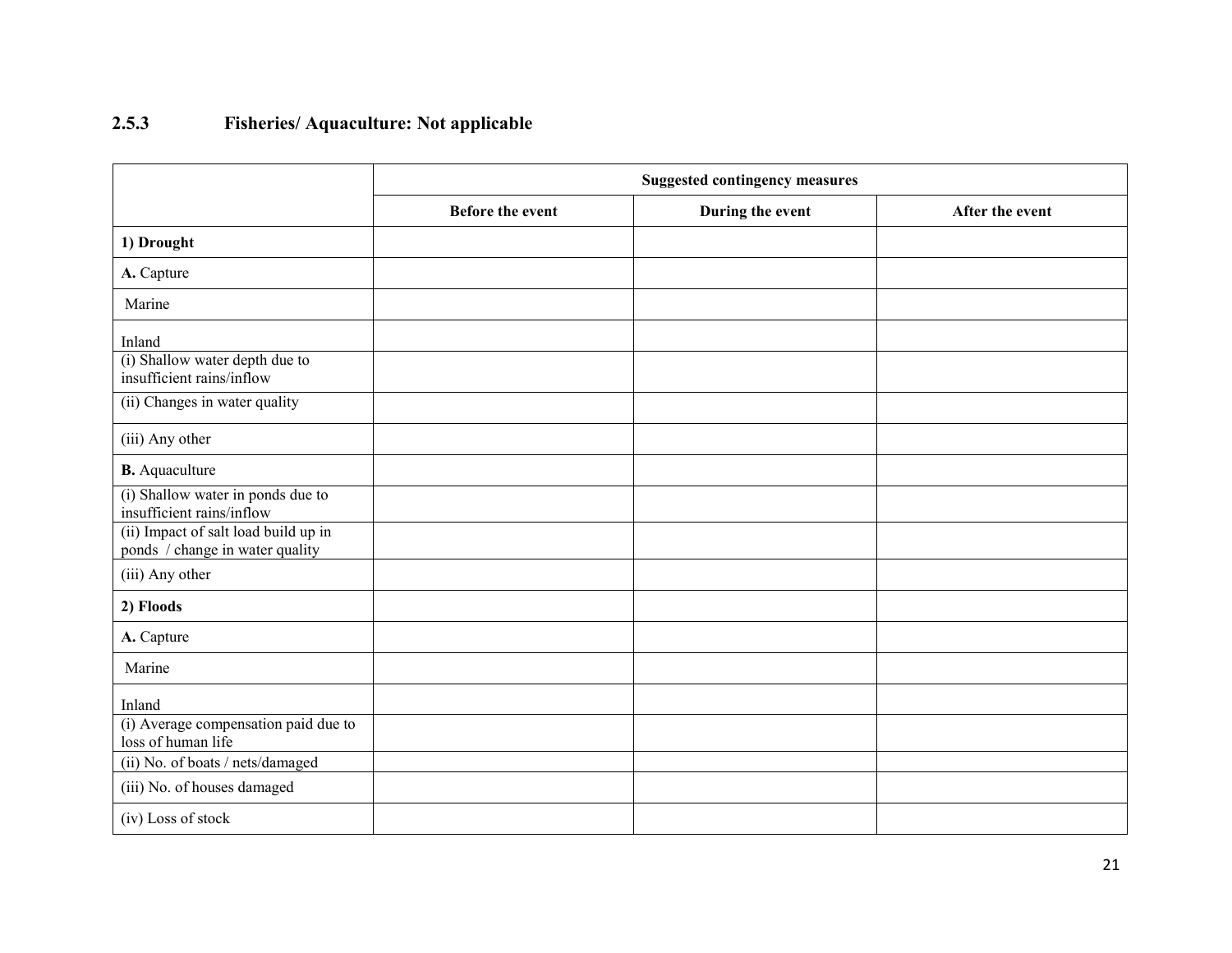| (v) Changes in water quality                                          |  |  |
|-----------------------------------------------------------------------|--|--|
| (vi) Health and diseases                                              |  |  |
| <b>B.</b> Aquaculture                                                 |  |  |
| (i) Inundation with flood water                                       |  |  |
| (ii) Water contamination and changes<br>in water quality              |  |  |
| (iii) Health and diseases                                             |  |  |
| (iv) Loss of stock and inputs (feed,<br>chemicals etc)                |  |  |
| (v) Infrastructure damage (pumps,<br>aerators, huts etc)              |  |  |
| (vi) Any other                                                        |  |  |
| 3. Cyclone / Tsunami                                                  |  |  |
| A. Capture                                                            |  |  |
| Marine                                                                |  |  |
| (i) Average compensation paid due to<br>loss of fishermen lives       |  |  |
| (ii) Avg. no. of boats / nets/damaged                                 |  |  |
| (iii) Avg. no. of houses damaged                                      |  |  |
| Inland                                                                |  |  |
| B. Aquaculture                                                        |  |  |
| (i) Overflow / flooding of ponds                                      |  |  |
| (ii) Changes in water quality (fresh<br>water / brackish water ratio) |  |  |
| (iii) Health and diseases                                             |  |  |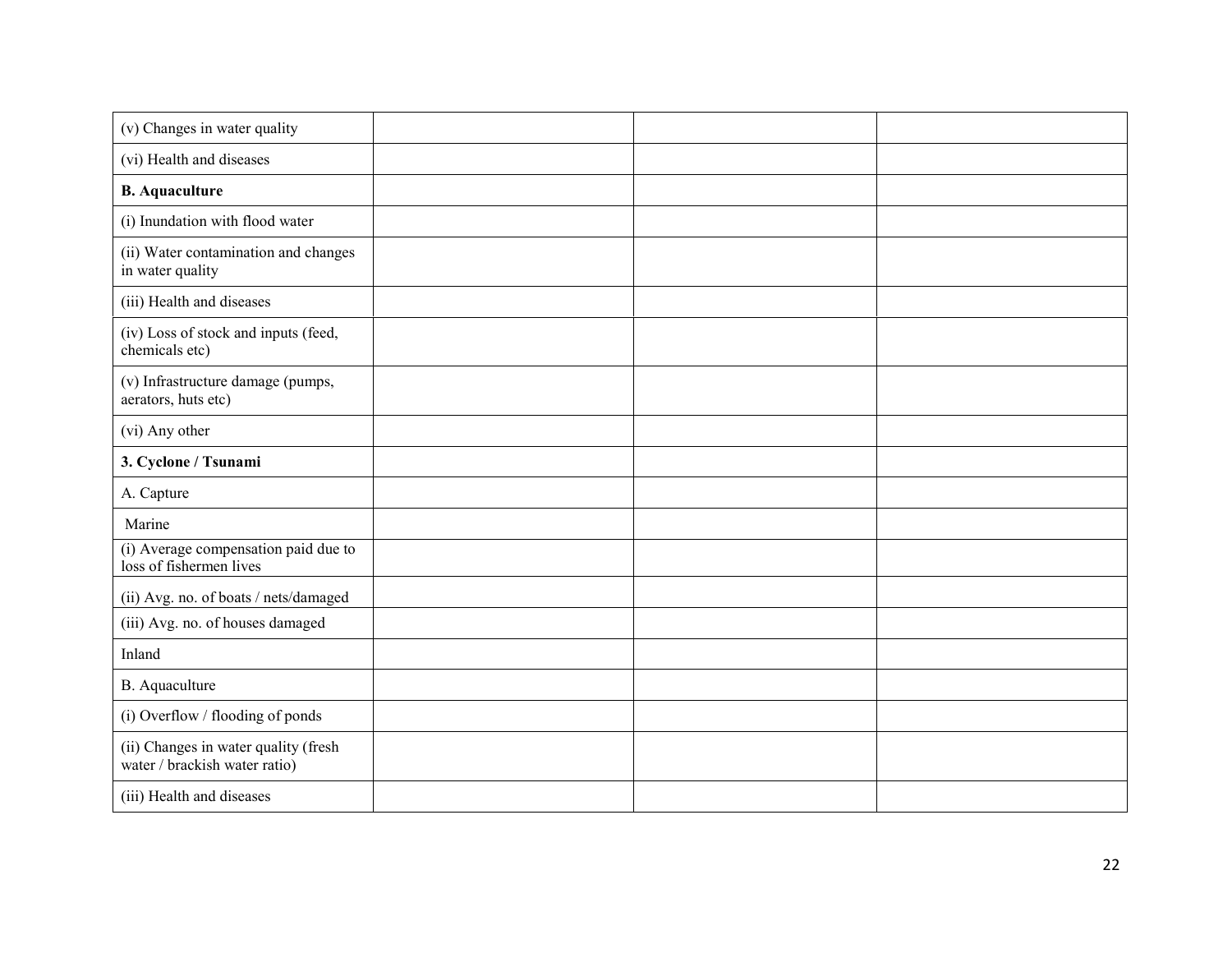| (iv) Loss of stock and inputs (feed,<br>chemicals etc)            |  |  |
|-------------------------------------------------------------------|--|--|
| (v) Infrastructure damage (pumps,<br>aerators, shelters/huts etc) |  |  |
| (vi) Any other                                                    |  |  |
| 4. Heat wave and cold wave                                        |  |  |
| A. Capture                                                        |  |  |
| Marine                                                            |  |  |
| Inland                                                            |  |  |
| <b>B</b> . Aquaculture                                            |  |  |
| (i) Changes in pond environment<br>(water quality)                |  |  |
| (ii) Health and Disease management                                |  |  |
| (iii) Any other                                                   |  |  |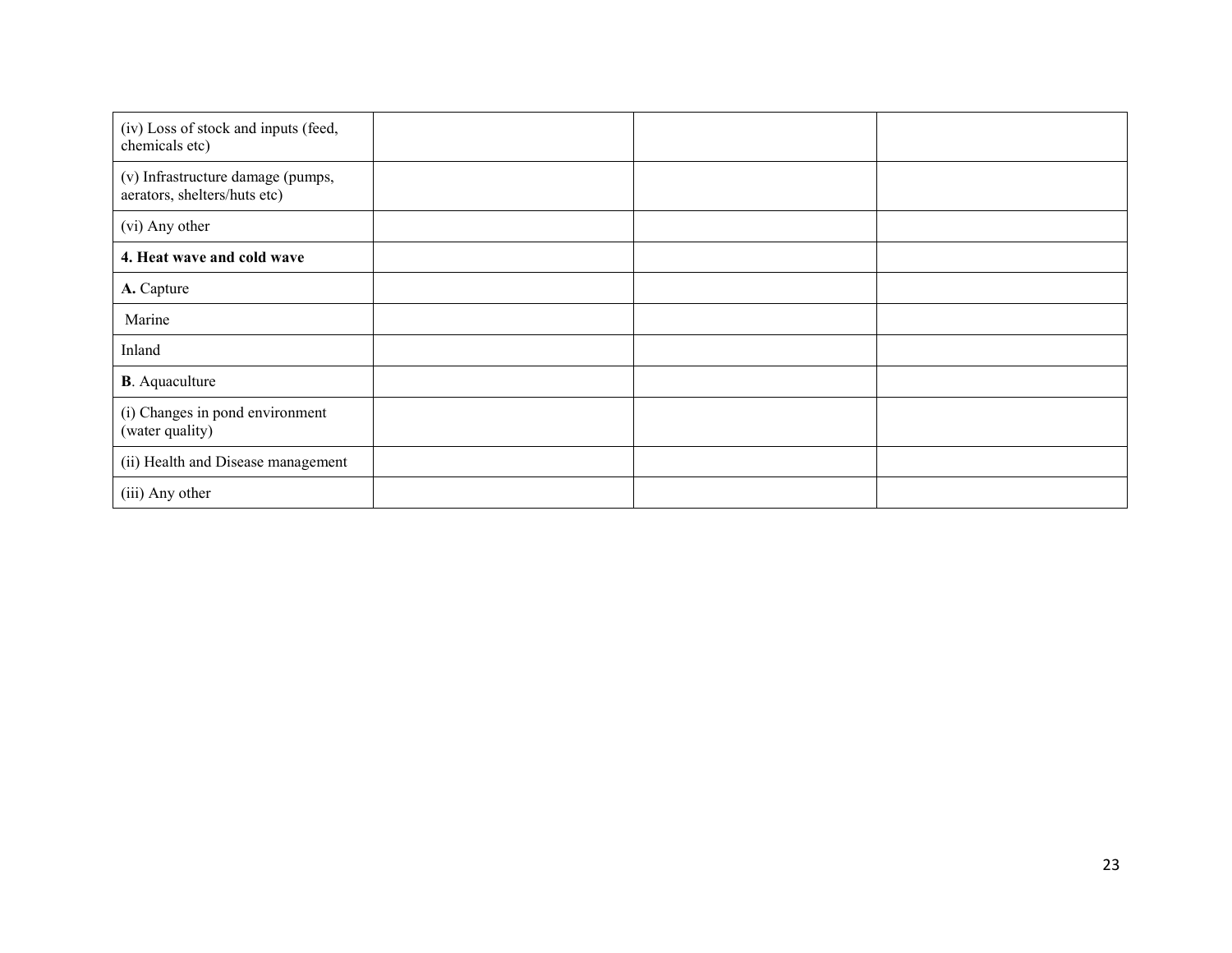#### Annexure-I Location map of Bharuch district in Gujarat state